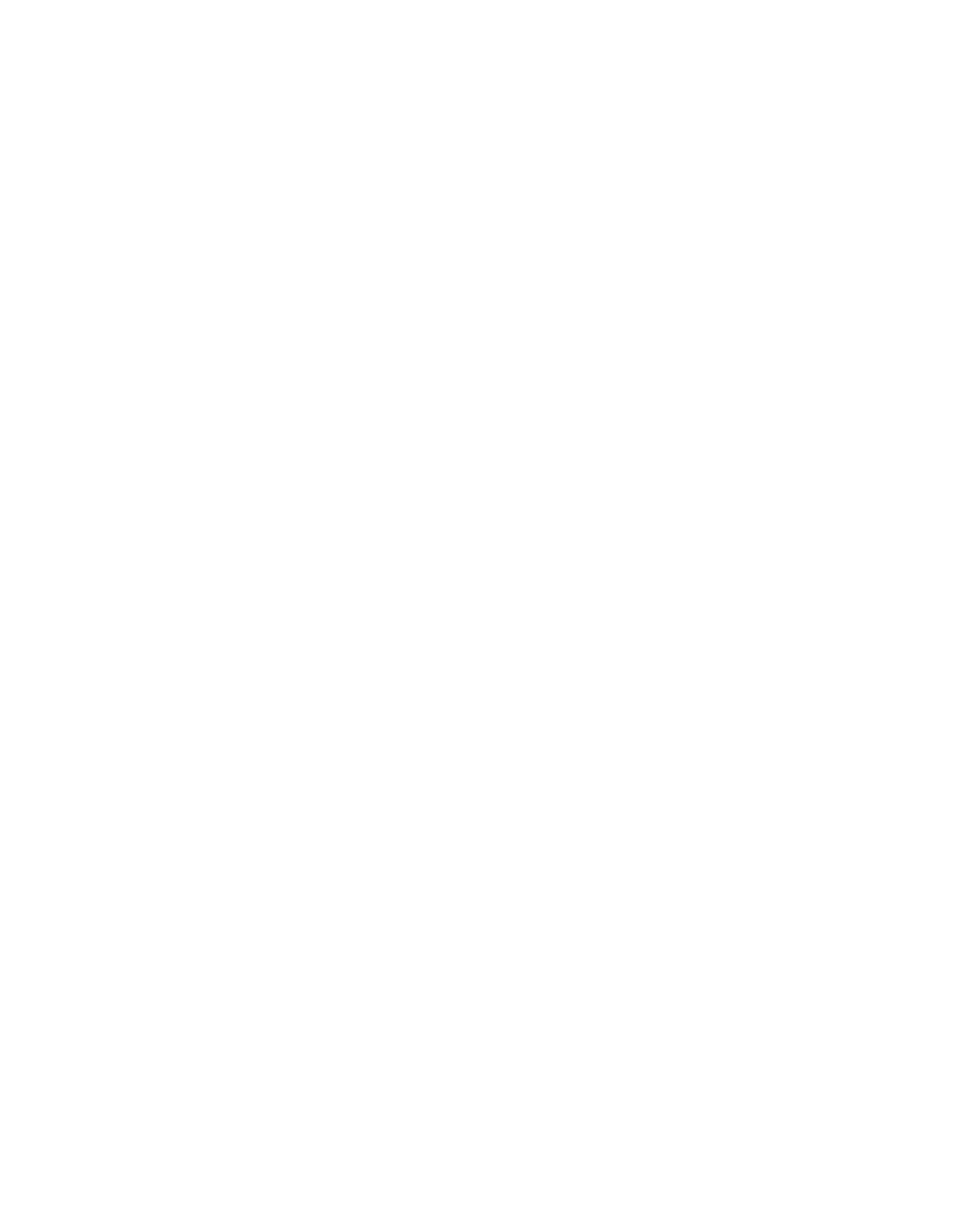#### **Performance notes**

Piano

Between bar 196 and 203, tie a length of magnetic tape (from a cassette tape) onto the D string. Pull the length of the tape up and out towards you so that it is taut. At bar 204, run your forefinger slowly down the length of the tape and then back towards you. Repeat this motion for the duration of the diamond noteheads.

Percussion

Bowed notes should be attacked once and then let ring. Bolts should be suspended from a percussion rack. They can be struck with a small plastic mallet.

Double bass

Harmonics are notated at written pitch. Other harmonics can be substituted in to achieve the pitch notated in brackets.

#### **Programme note**

The word *skirl* describes both the shrill sound of a bagpipe and the keening of the bereaved. There is something in it that is mournful, overwhelming, and paradoxically ecstatic in its density and power. There is ugliness and beauty, and there is grief and resilience.

I wrote this piece for Alarm Will Sound as part of the 2018 Mizzou International Composers' Festival.

It is dedicated to my sister, Chloe.

– Gemma Peacocke, Princeton, May 2018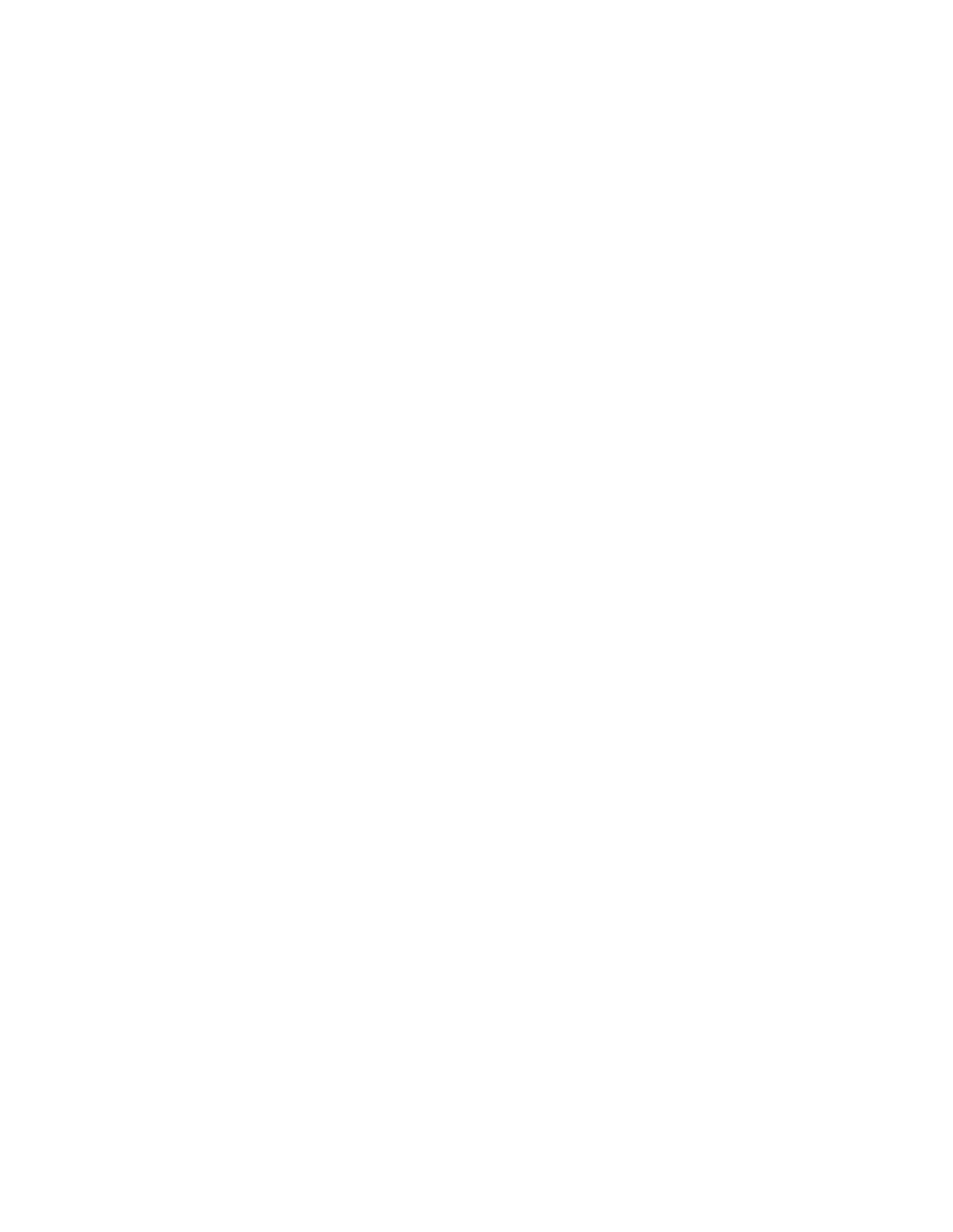#### **Instrumentation**

Flute Oboe Clarinet in A Clarinet in A Bassoon Horn in F Trumpet in Bb Trombone Percussion 1: Glockenspiel / Triangle / Drum Set (Hi-Hat, Ride Cymbal, Snare, Low Tom, Kick Drum) Percussion 2: Marimba (Five Octaves), 3x Zinc-Plated Hex Bolts with approximate pitches C5, D, and Eb5 Piano Violin I Violin II Viola Cello Double Bass

You will also need

*Percussion*

4x Bows for marimba and glockenspiel Percussion rack from which to suspend bolts Bolts (available from hardware stores), wax cord (or other cord) and hooks with which to suspend them Hard plastic mallet (or other mallet to produce a clean tone) for bolts

*Trumpet* Fibre mute or other soft tone mute

*Trombone* Soft tone mute or bucket mute

*Piano* Length of magnetic tape from an audio cassette tape

*Double Bass* C-extension and D gate or E string drop-tuned to D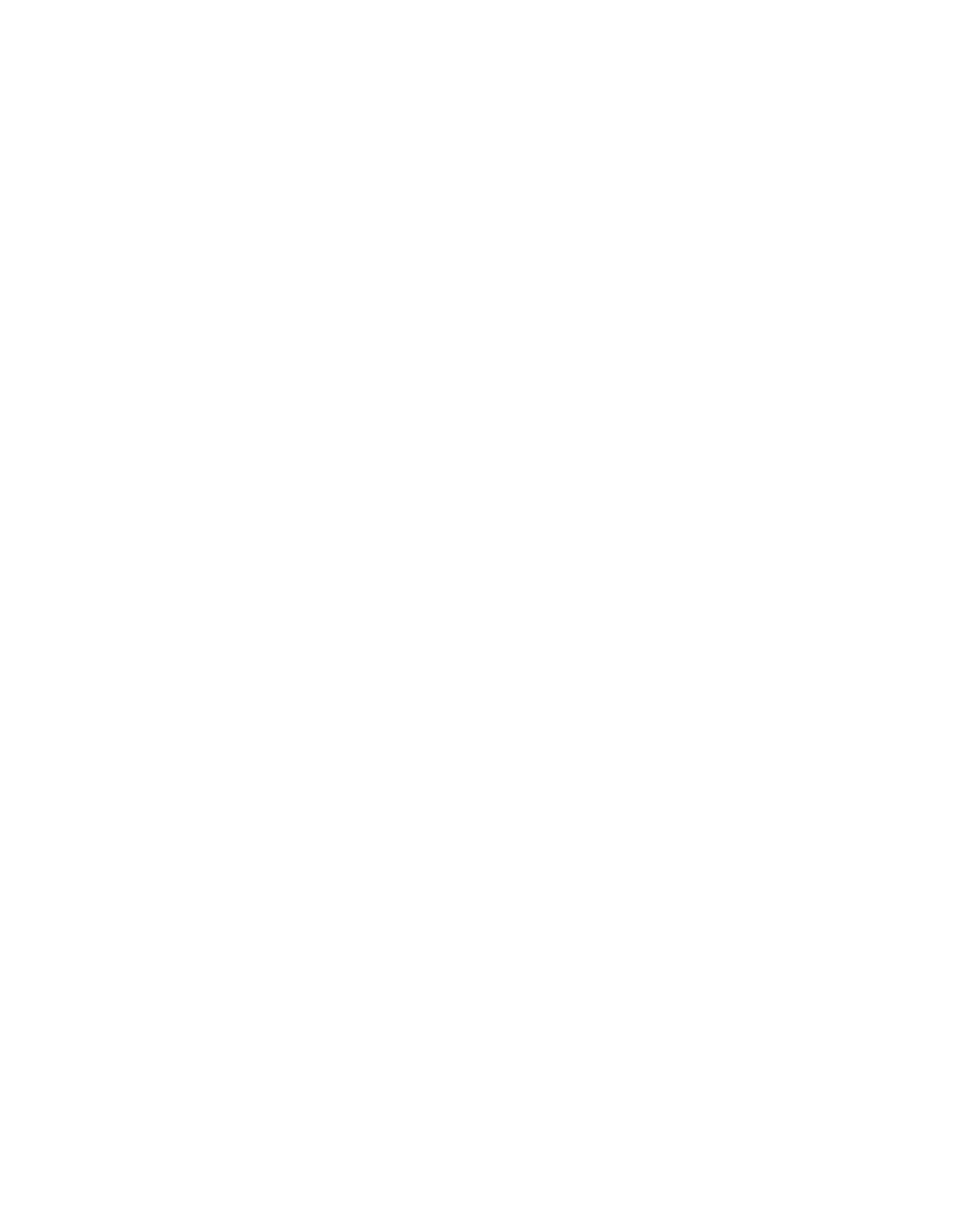Full Score

# $S$   $K$   $I$   $R$   $L$  for Chloe

GEMMA PEACOCKE

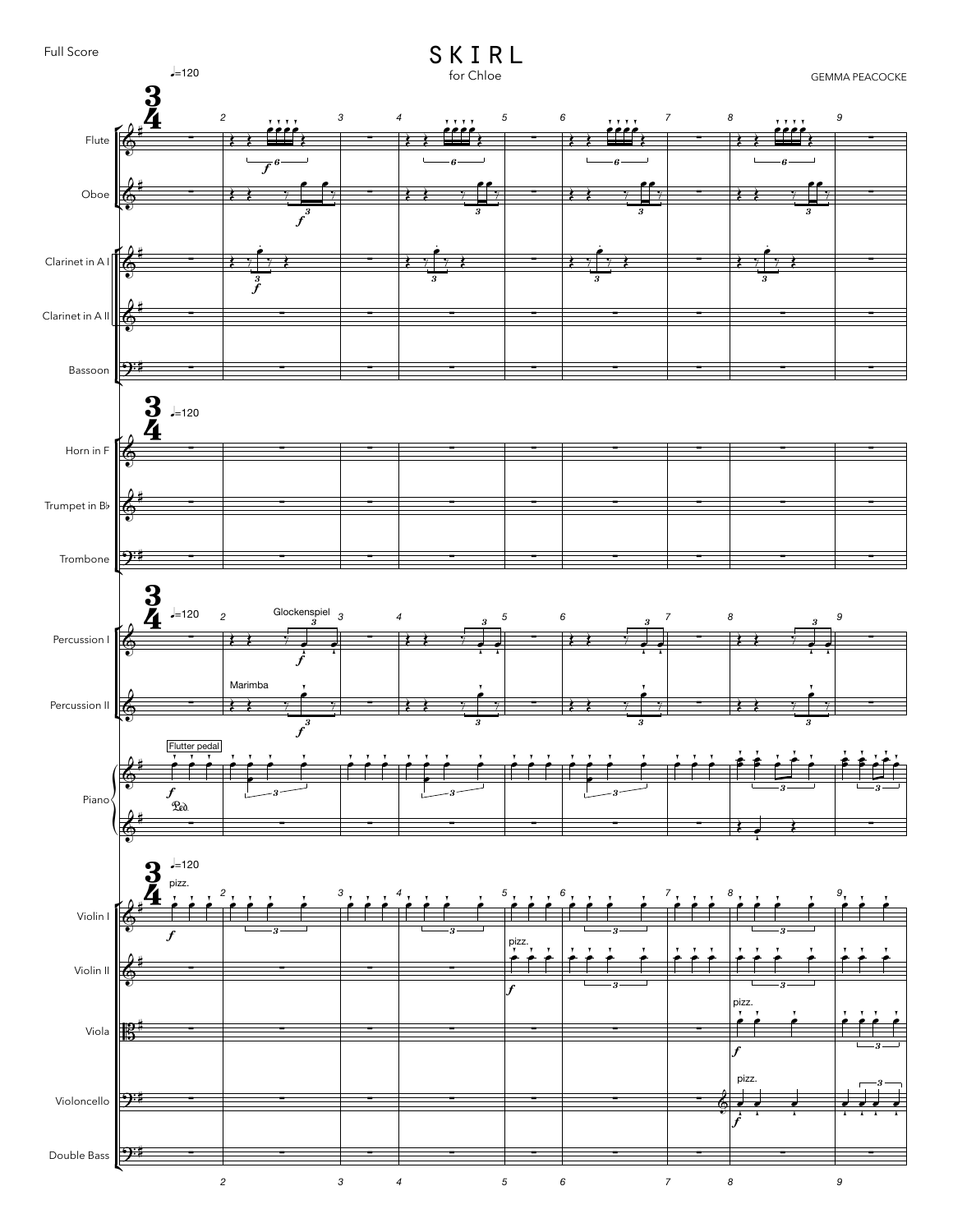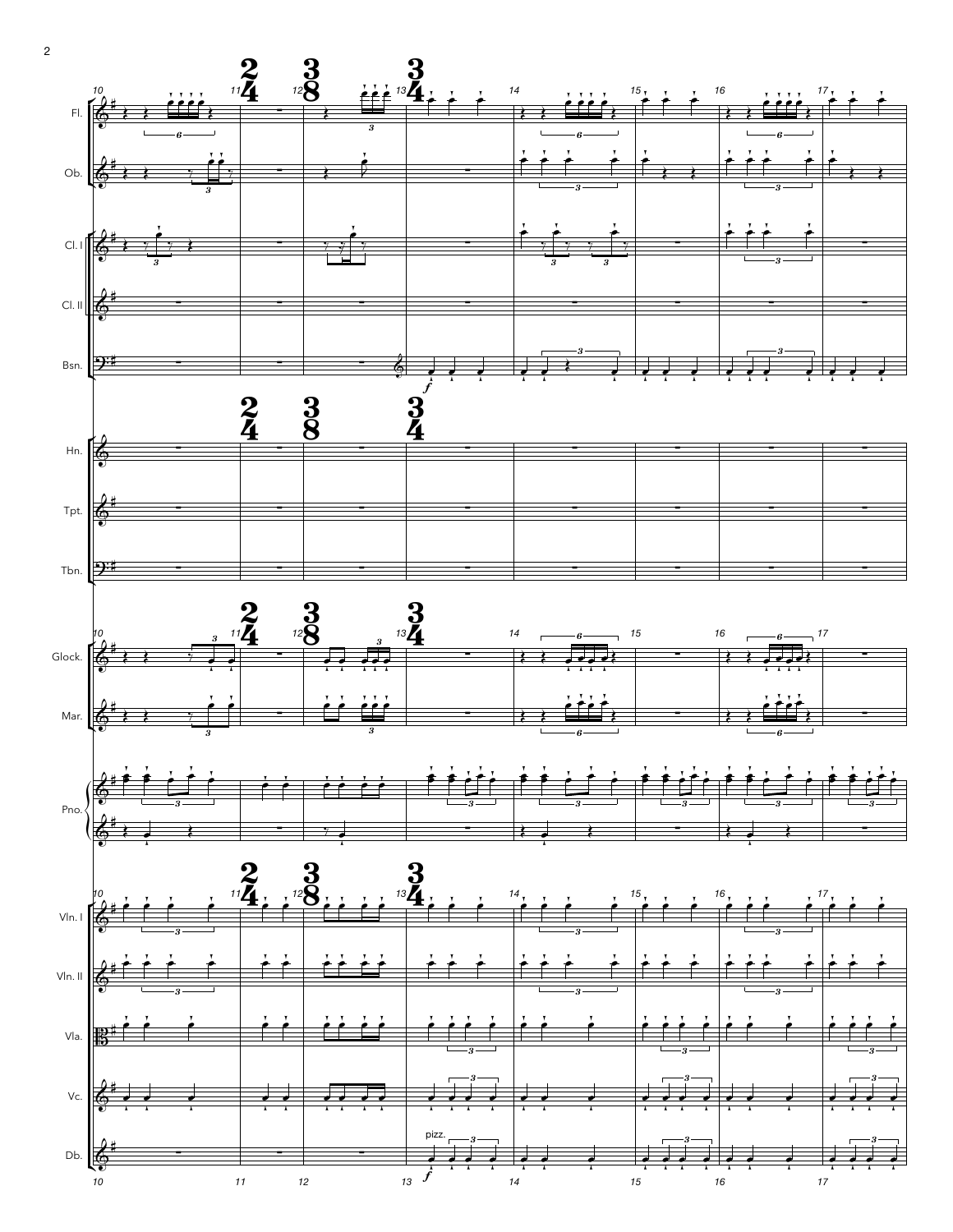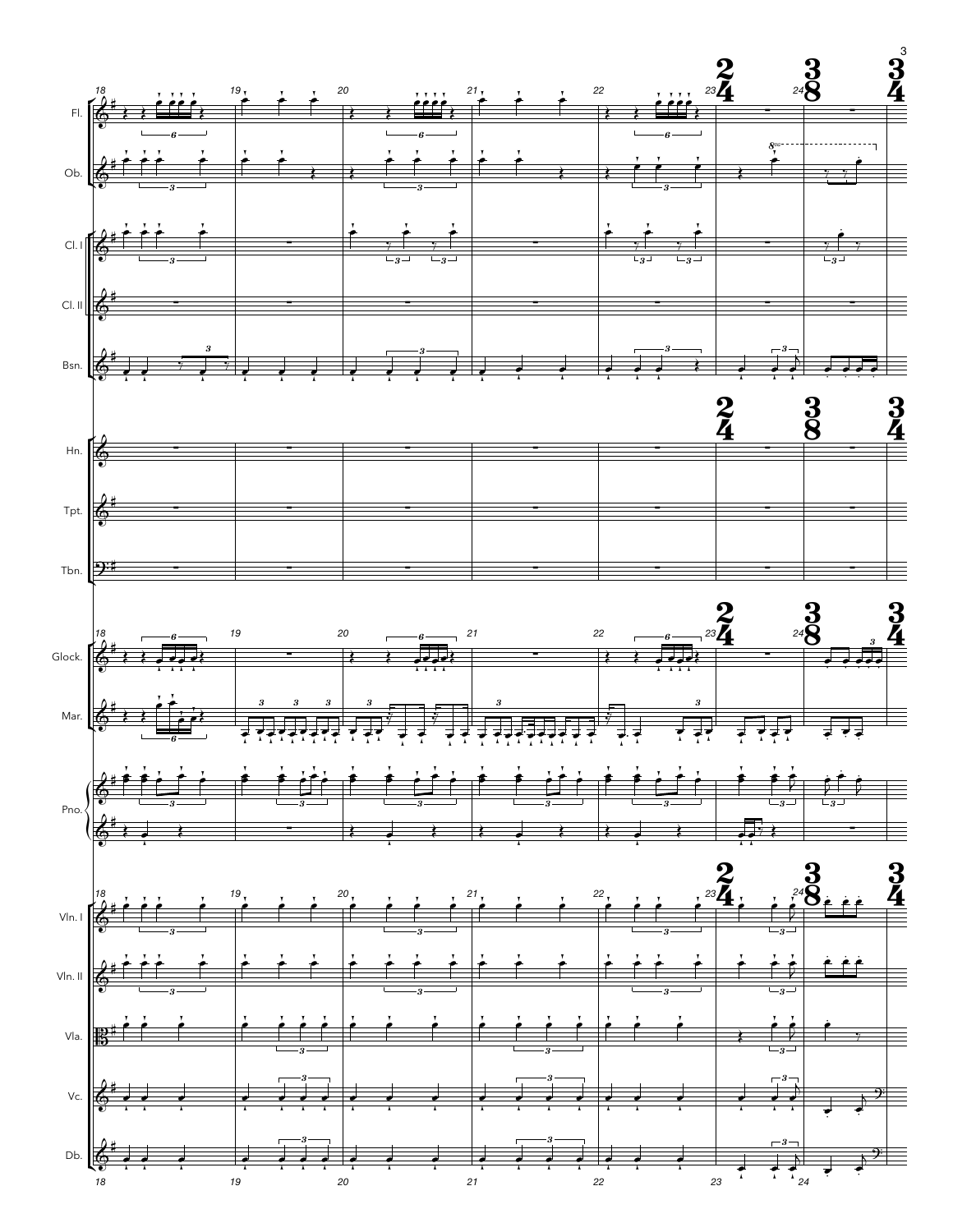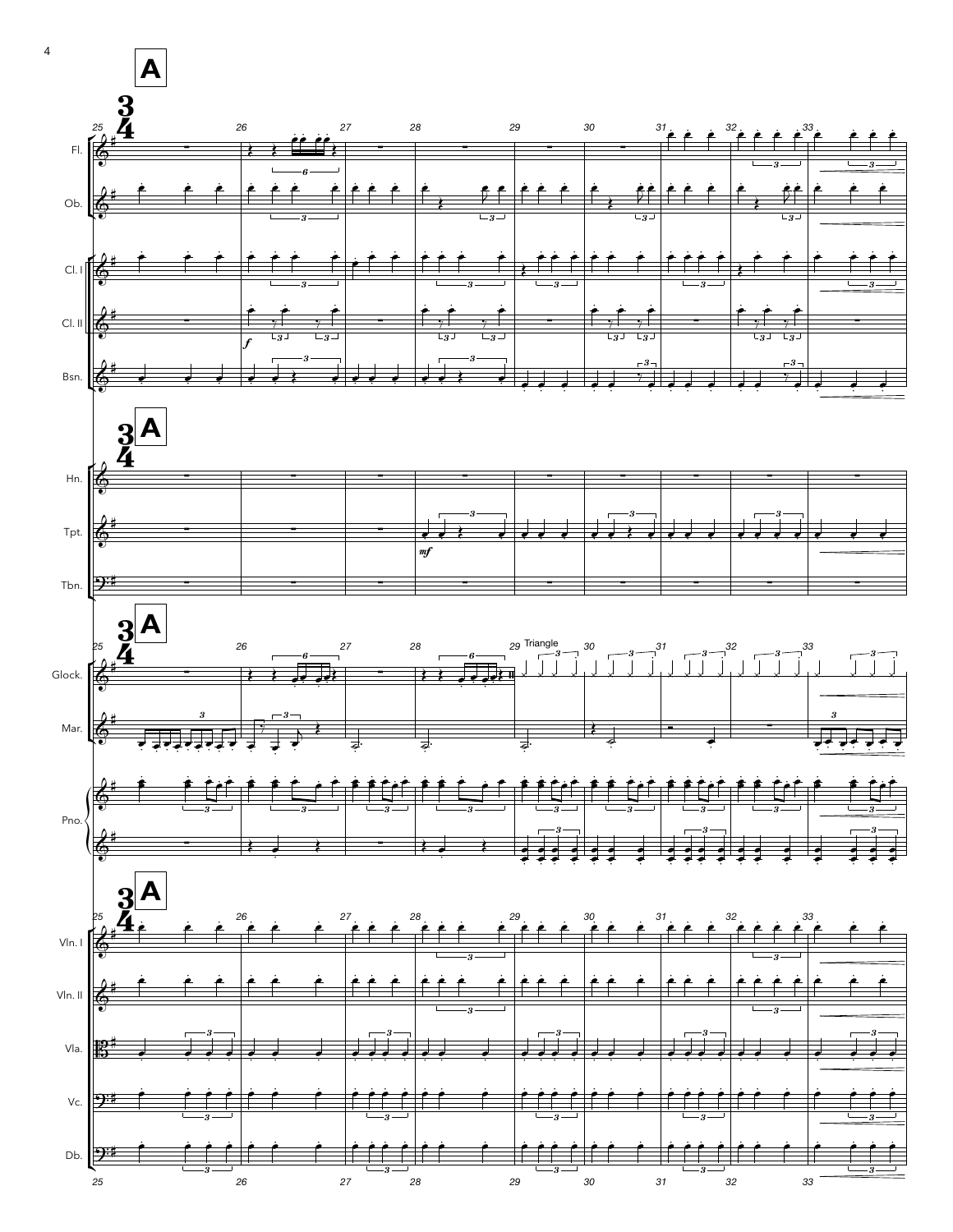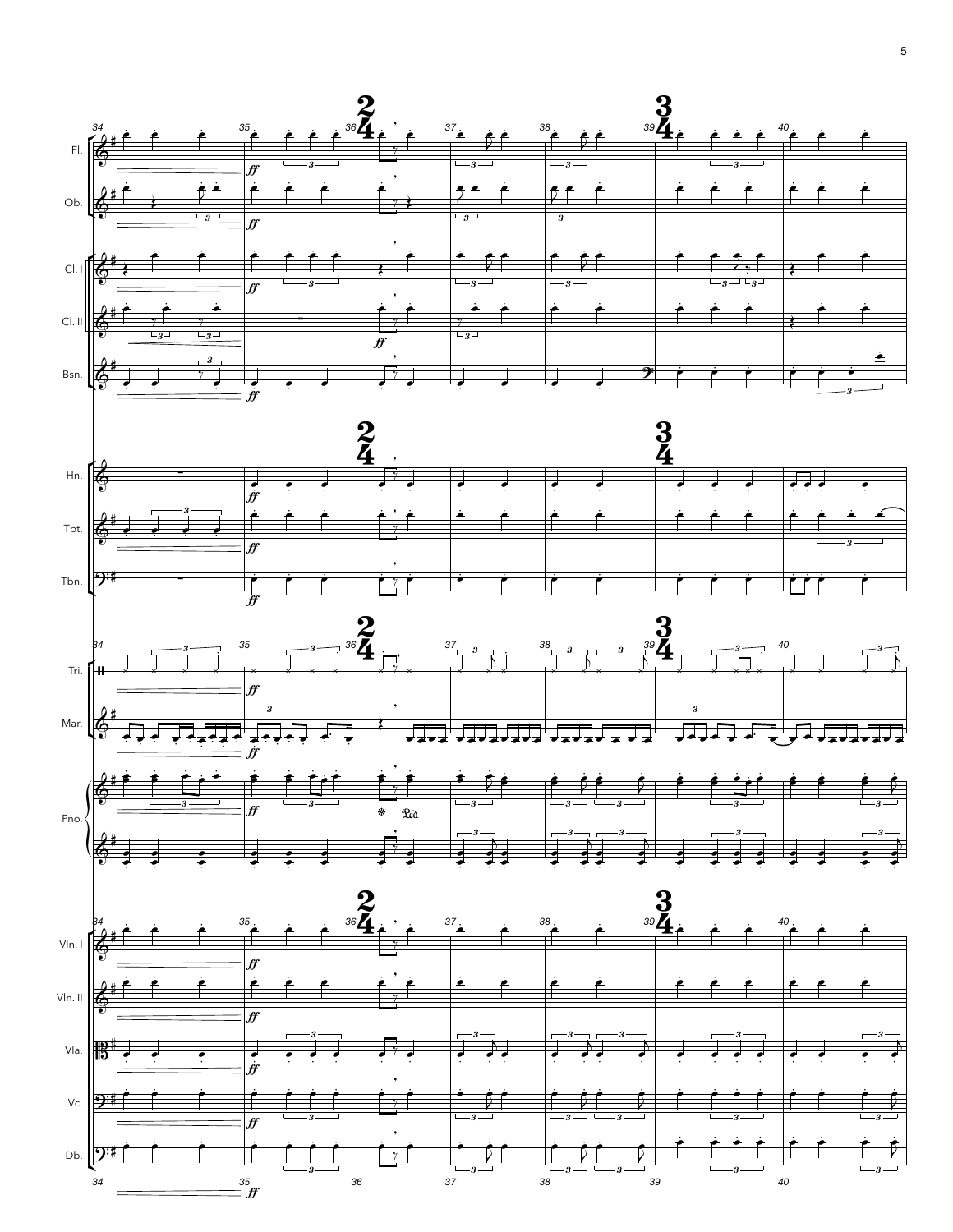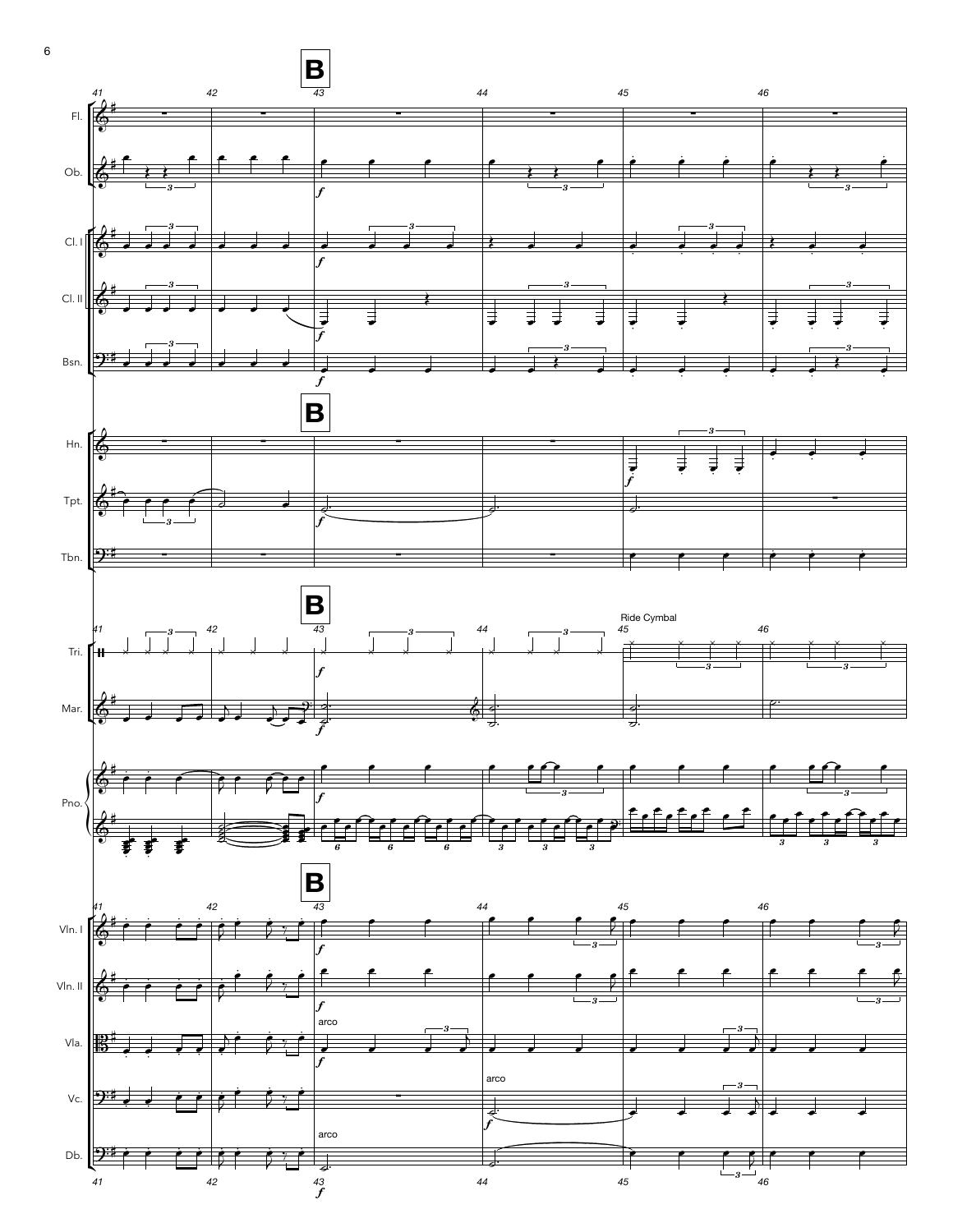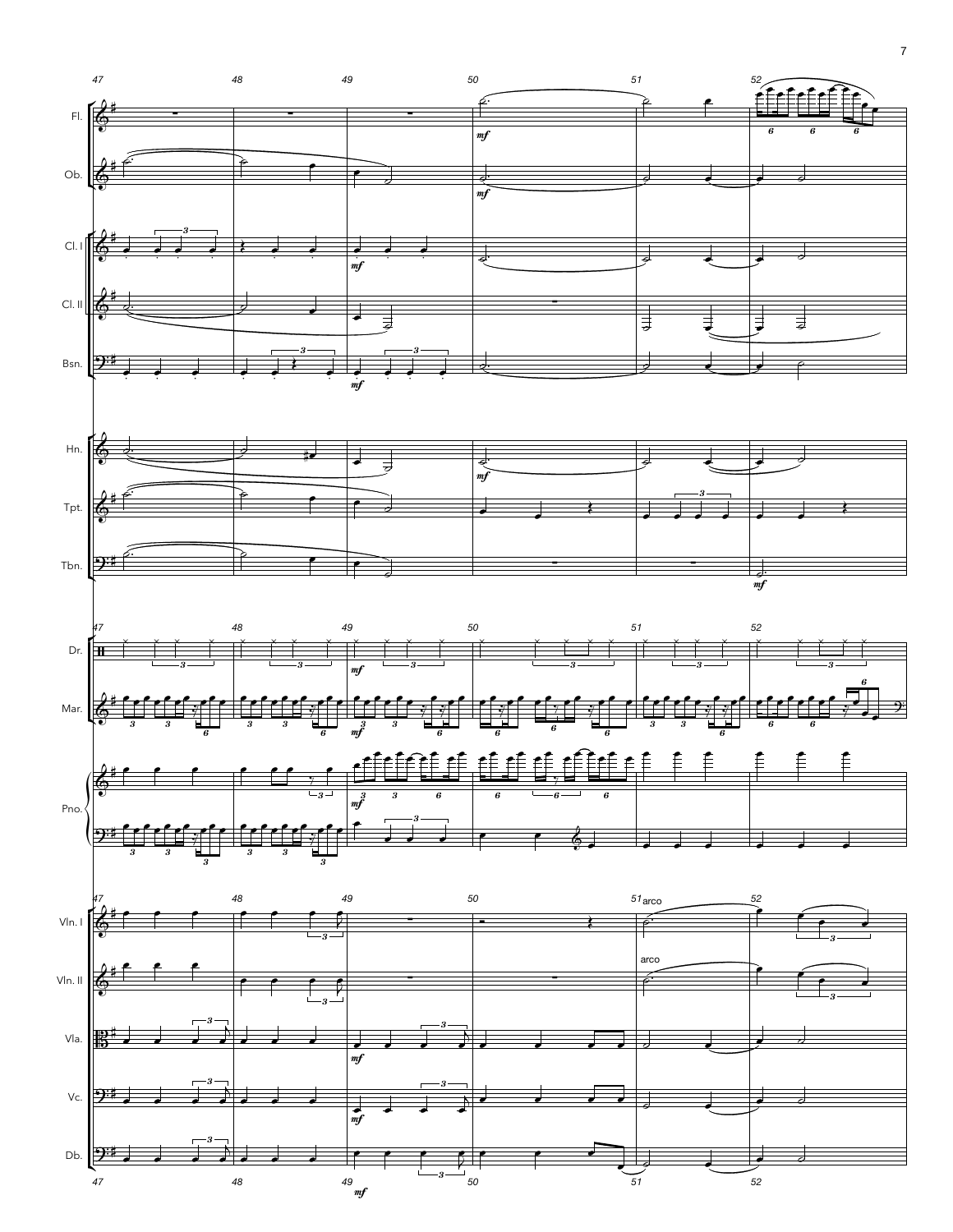

 $\boldsymbol{8}$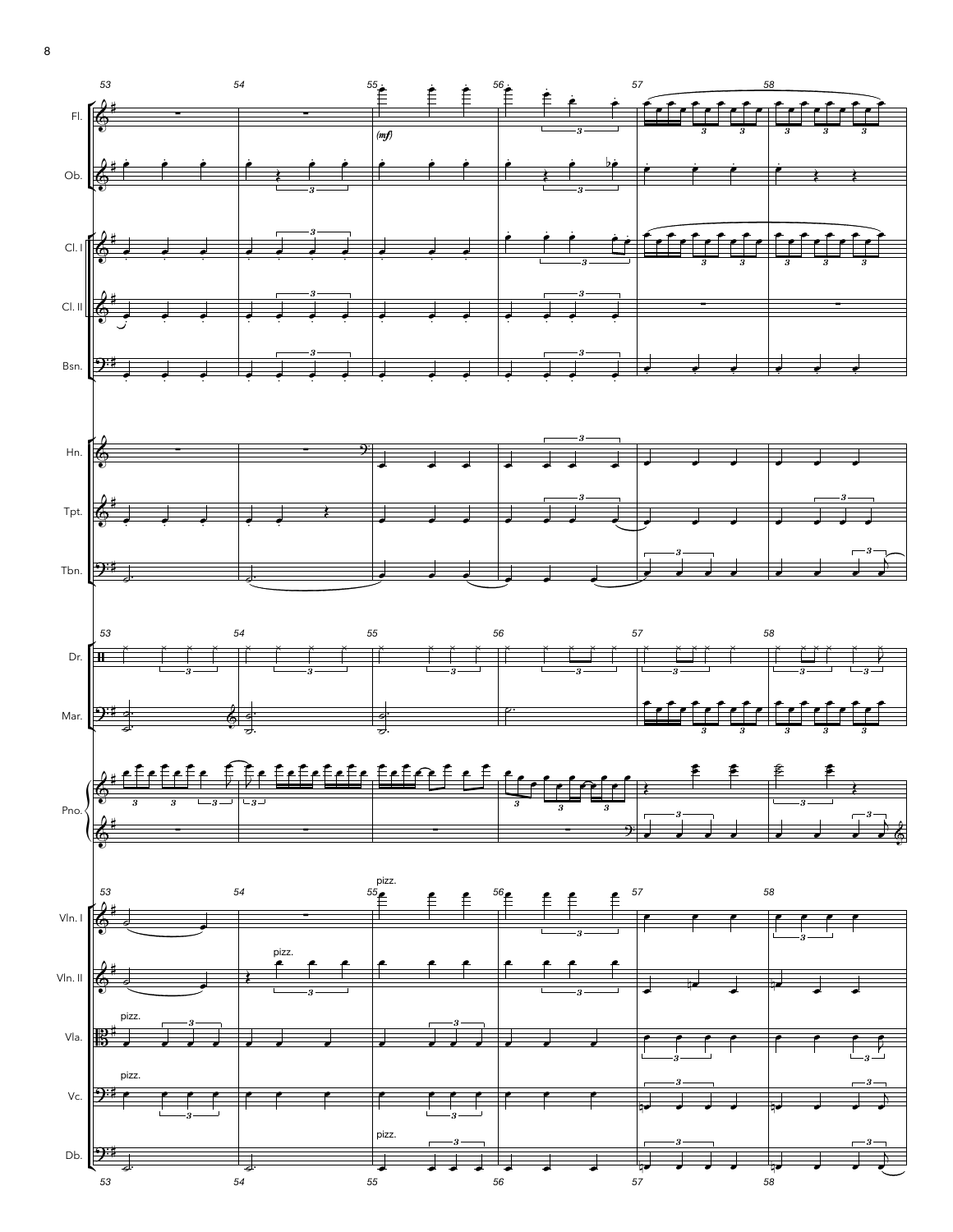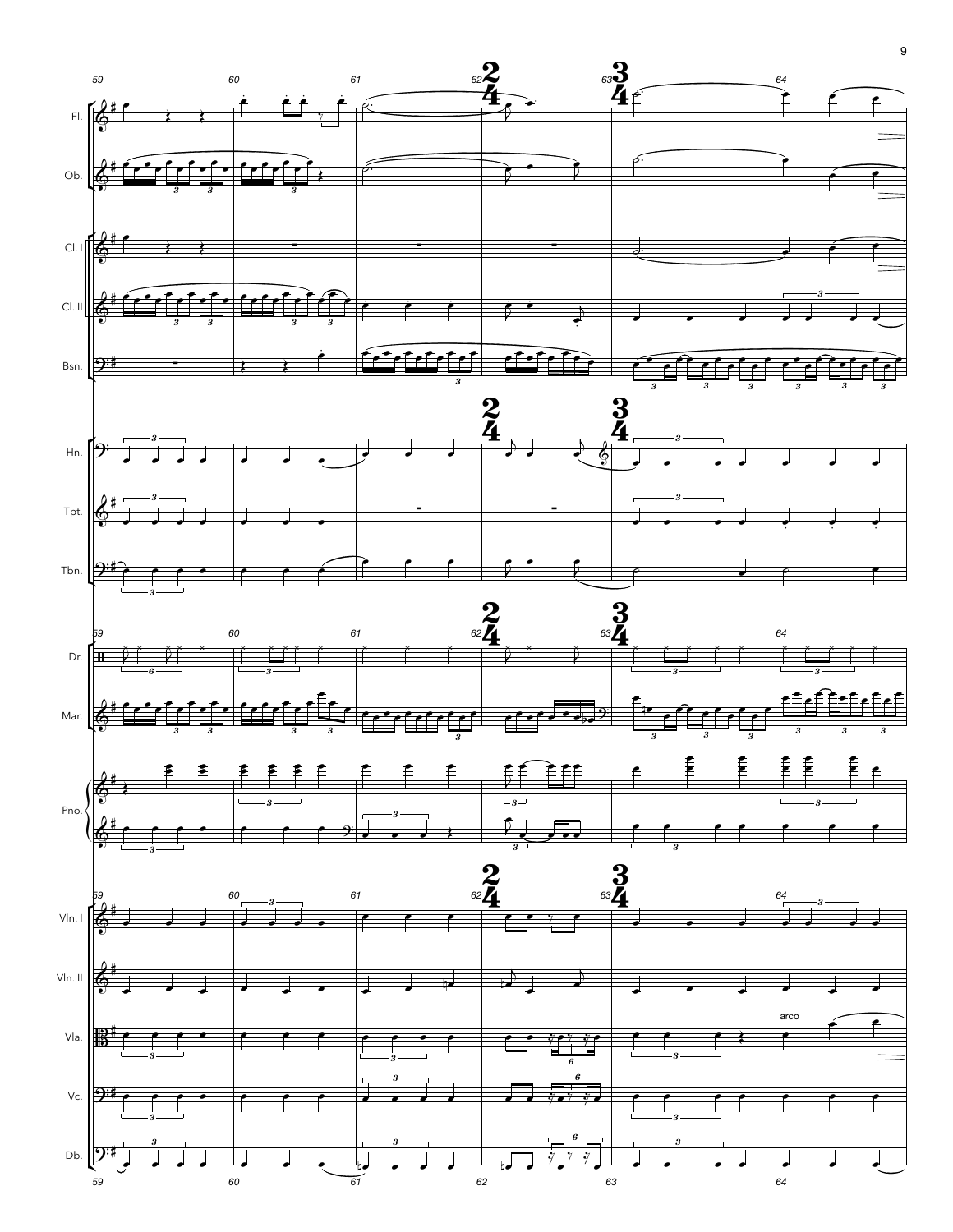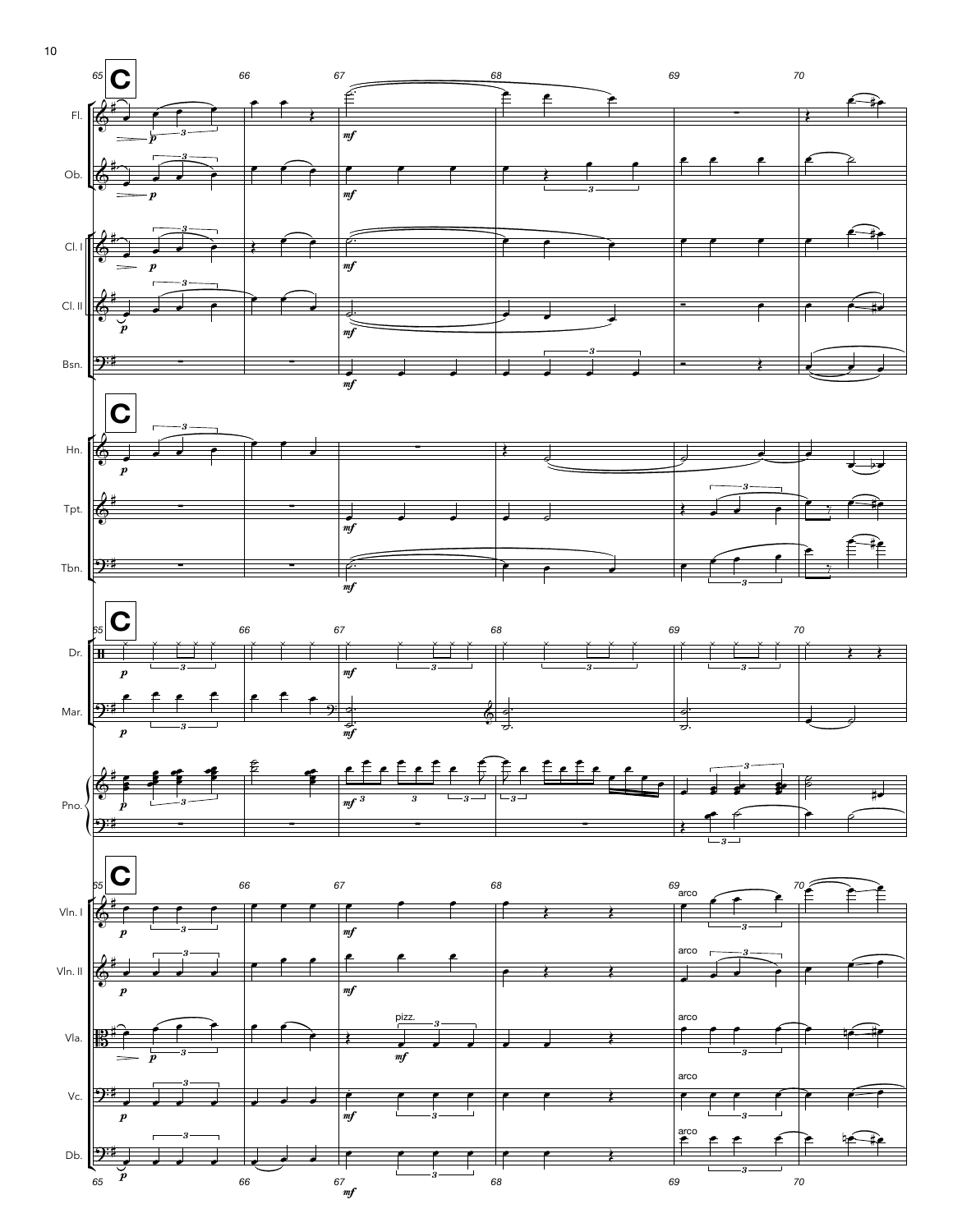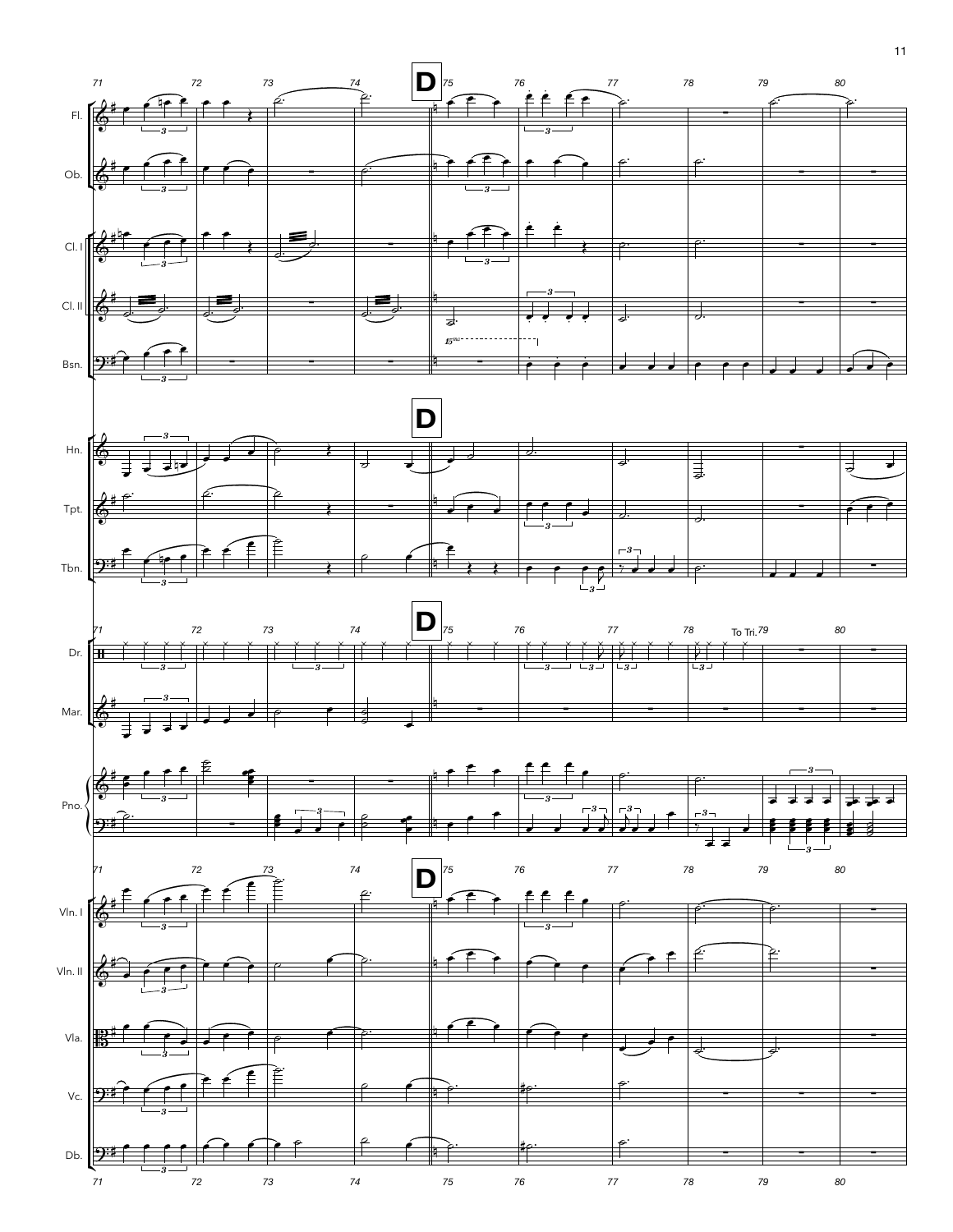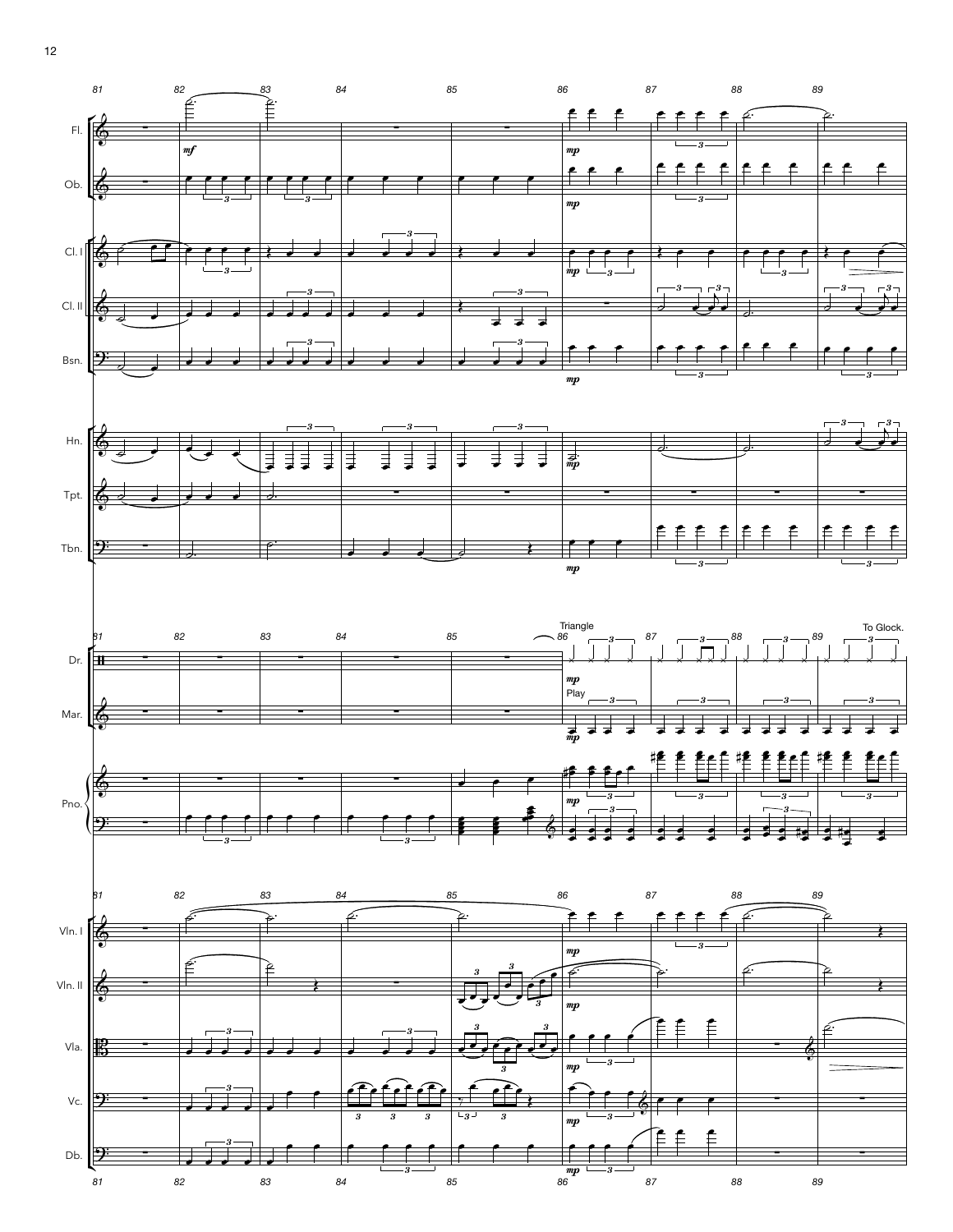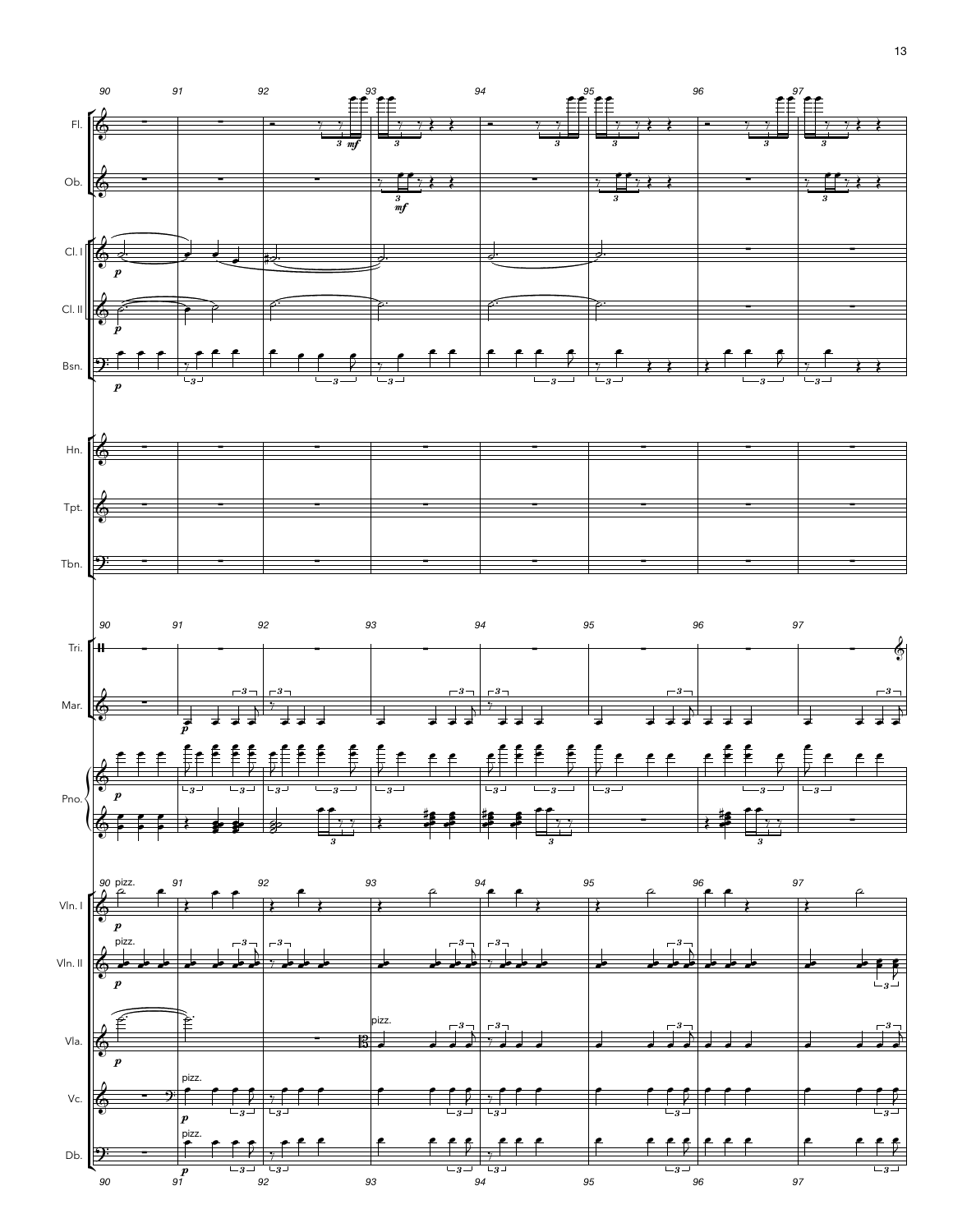

*98 99 100 101 102 103 104 105*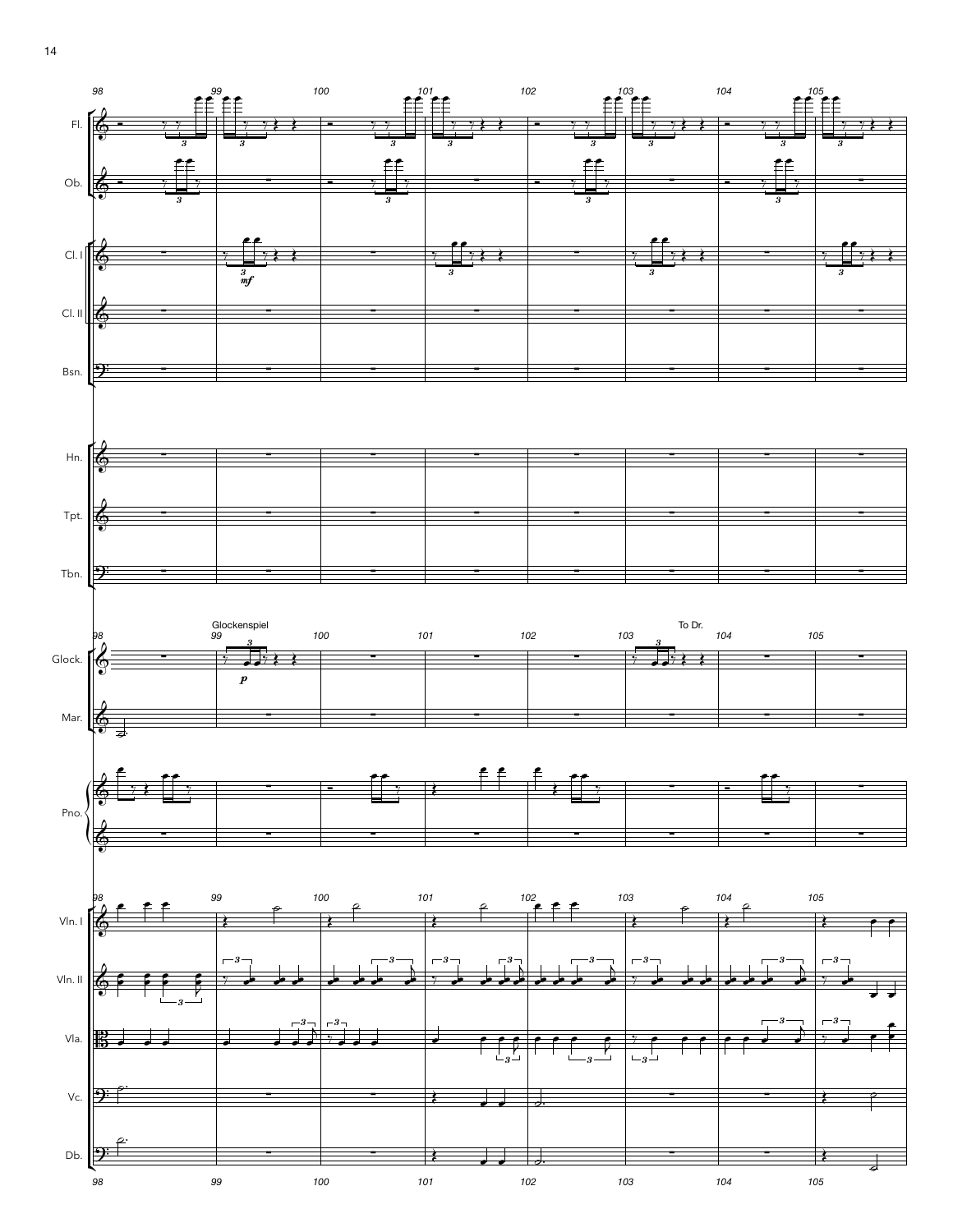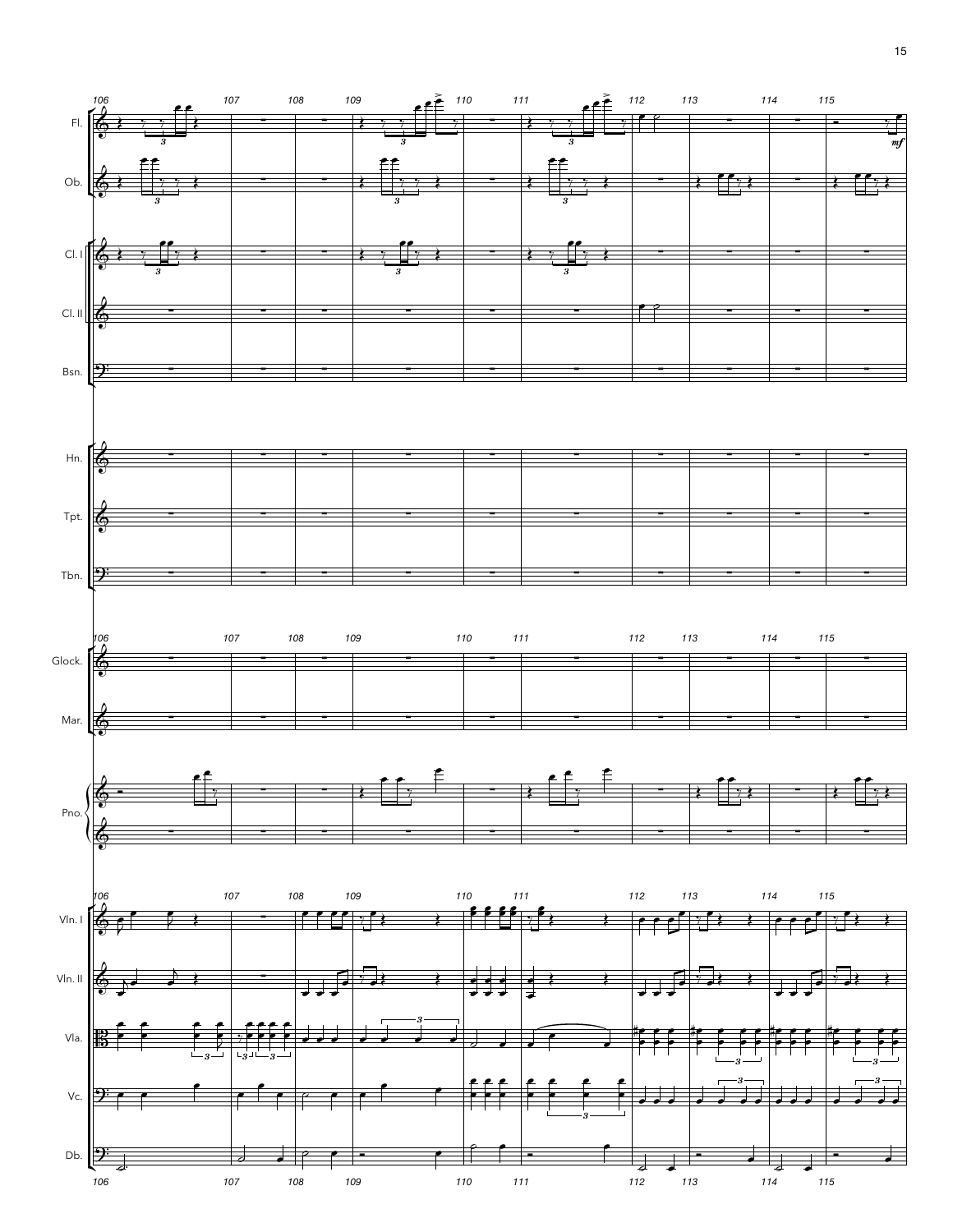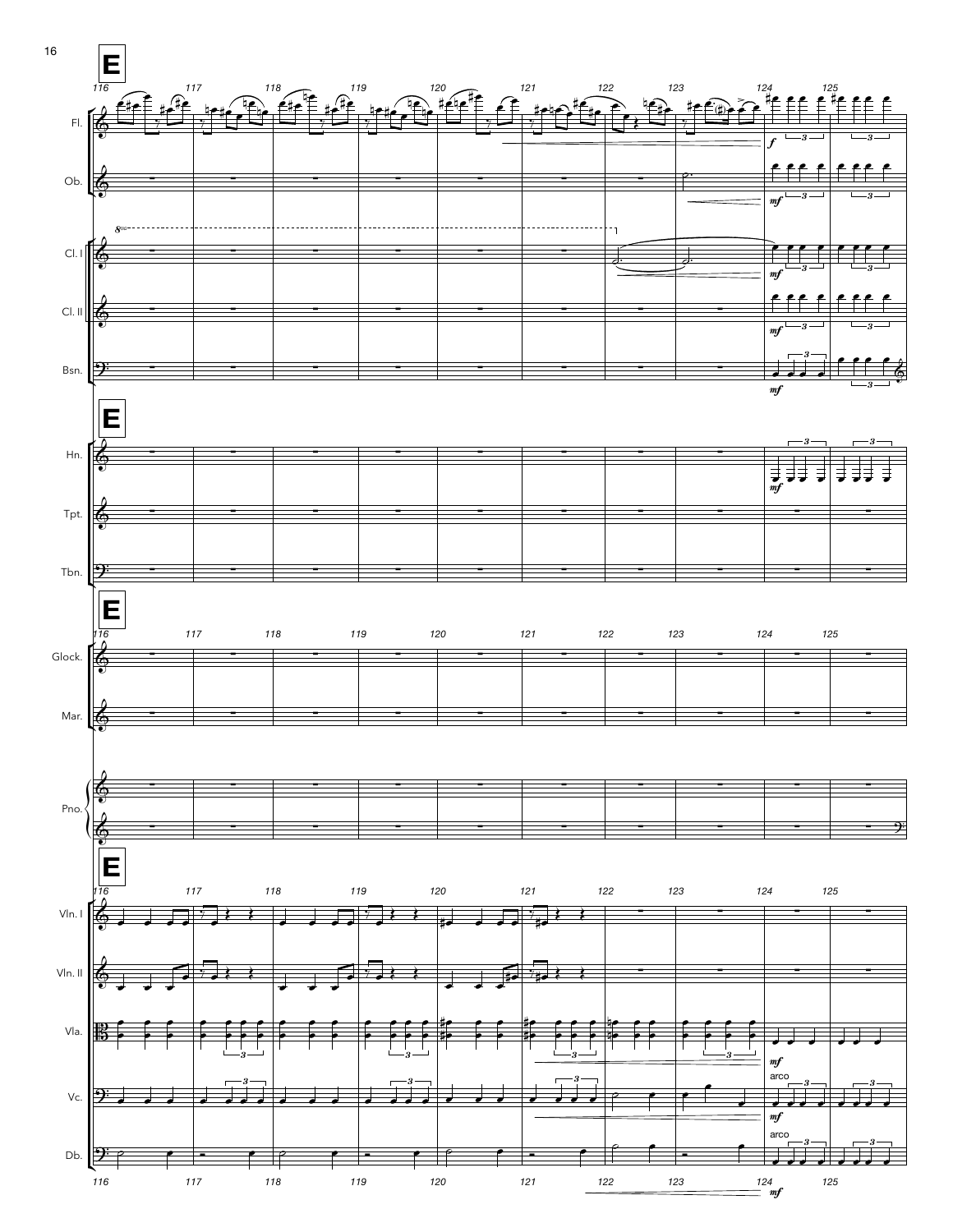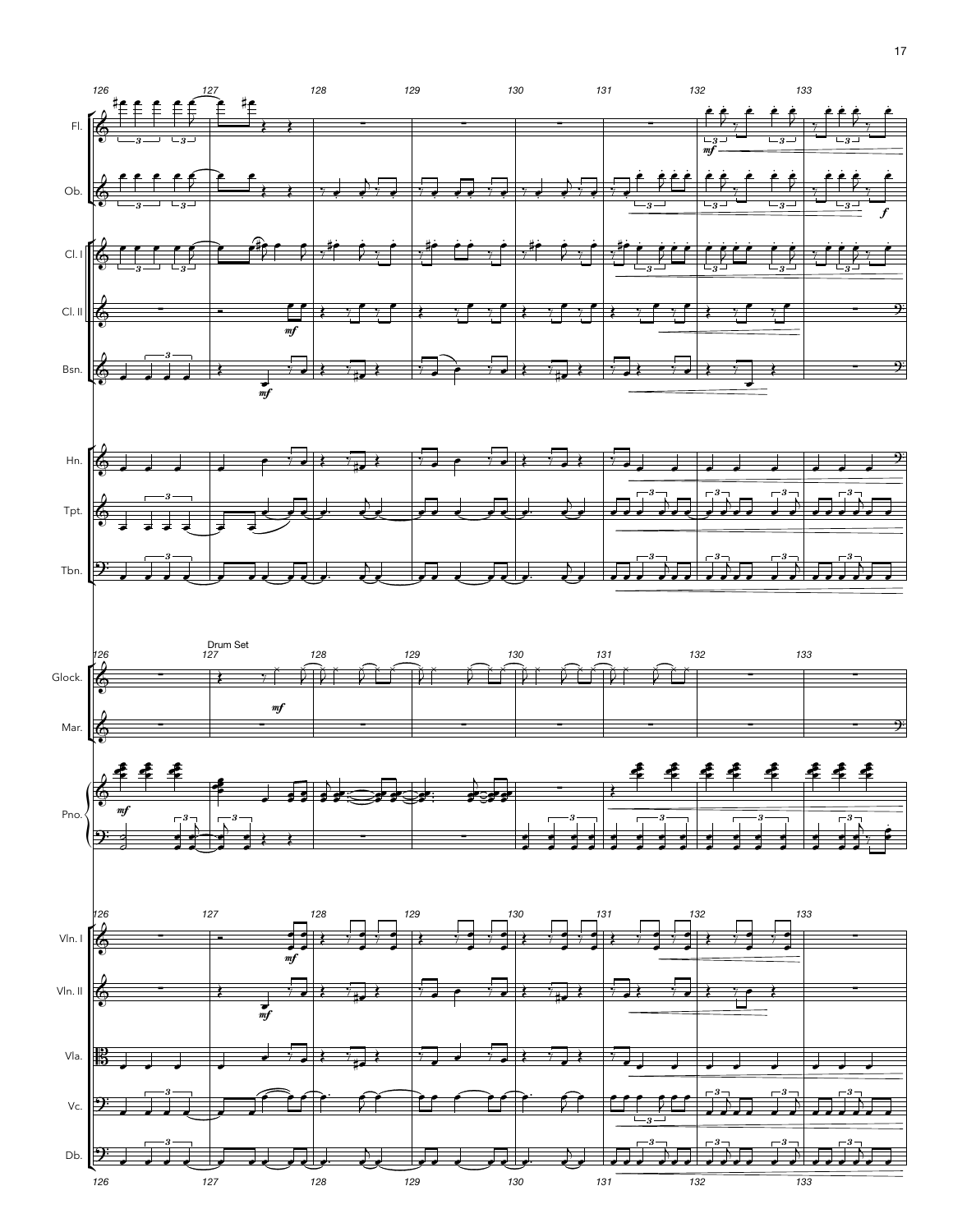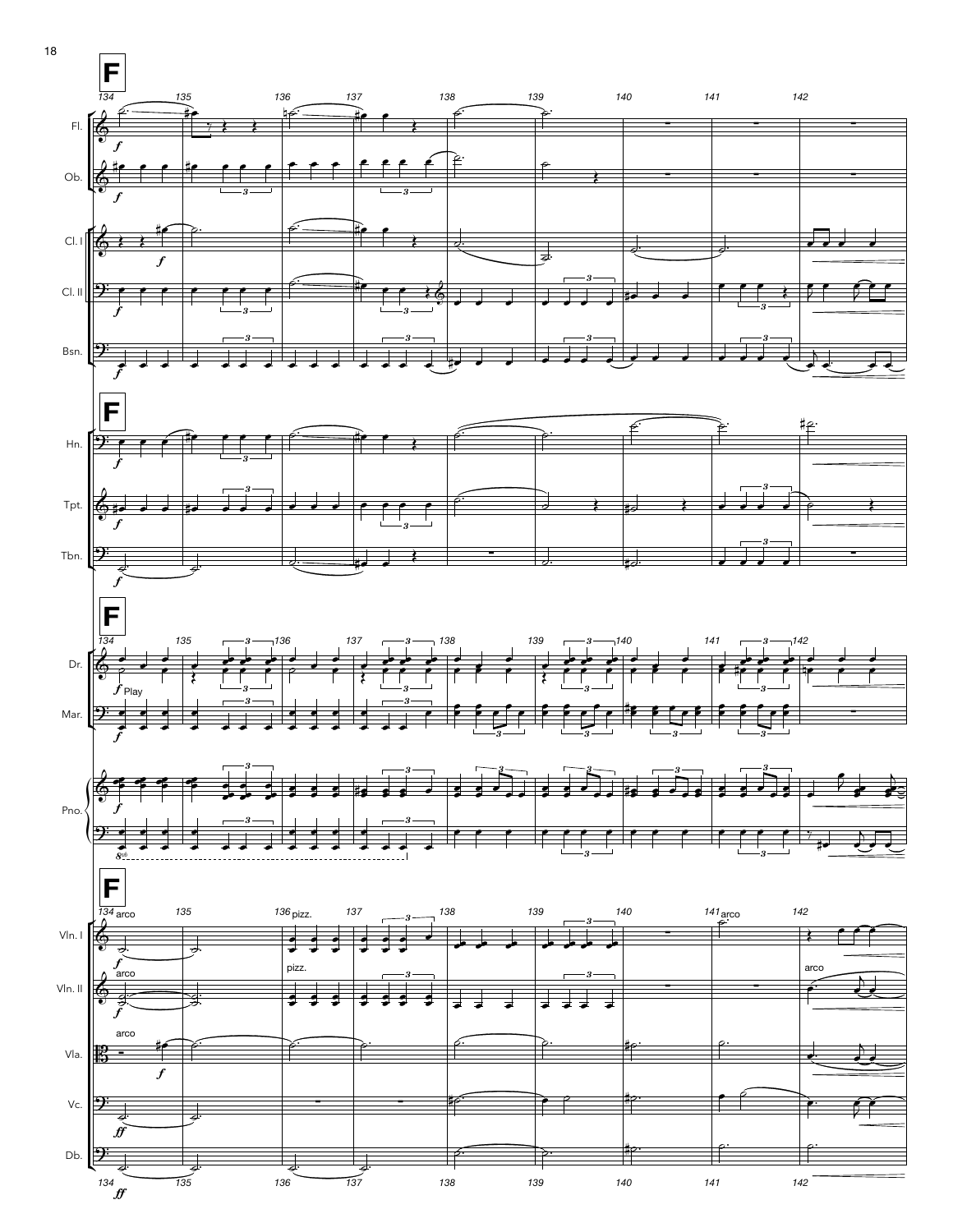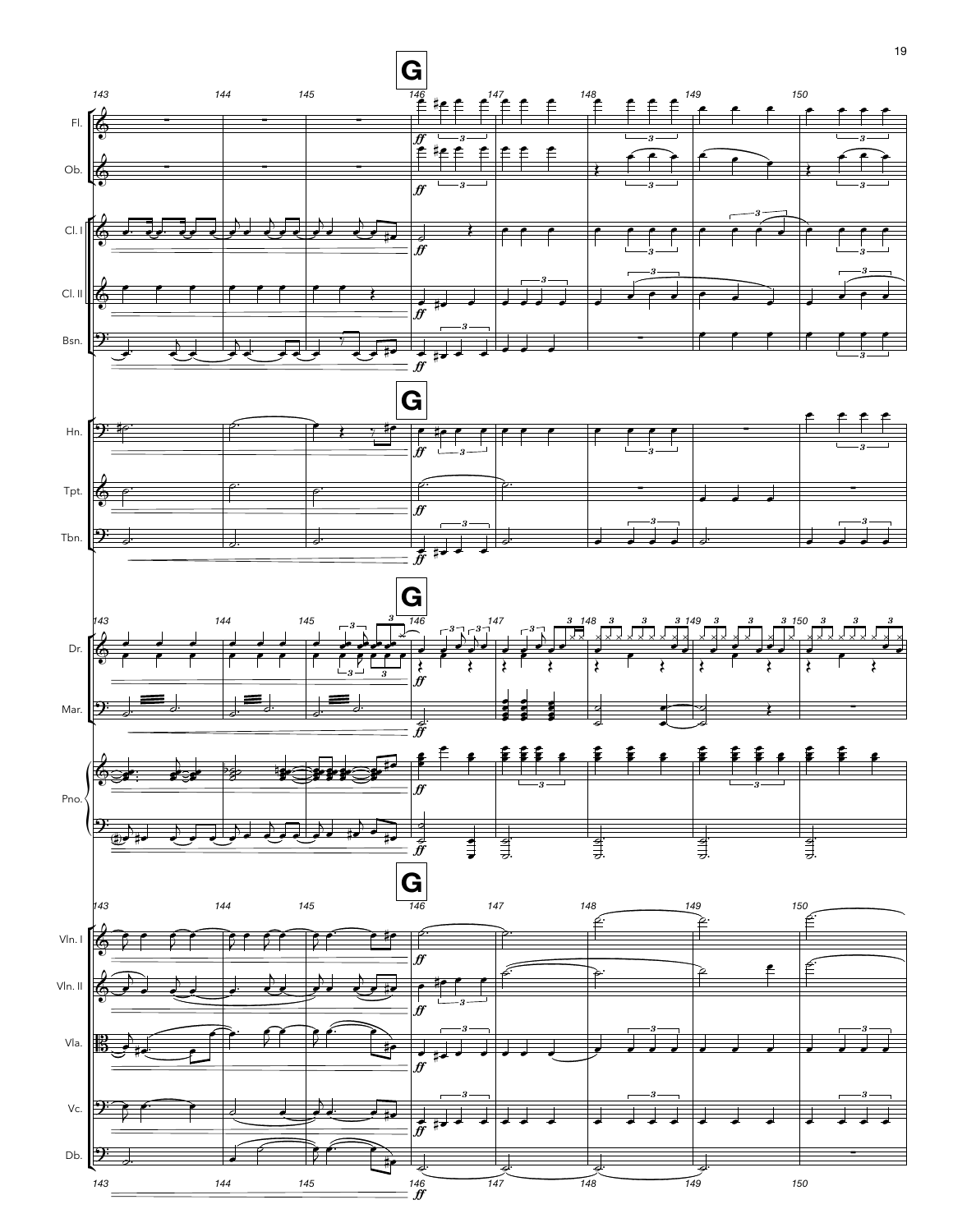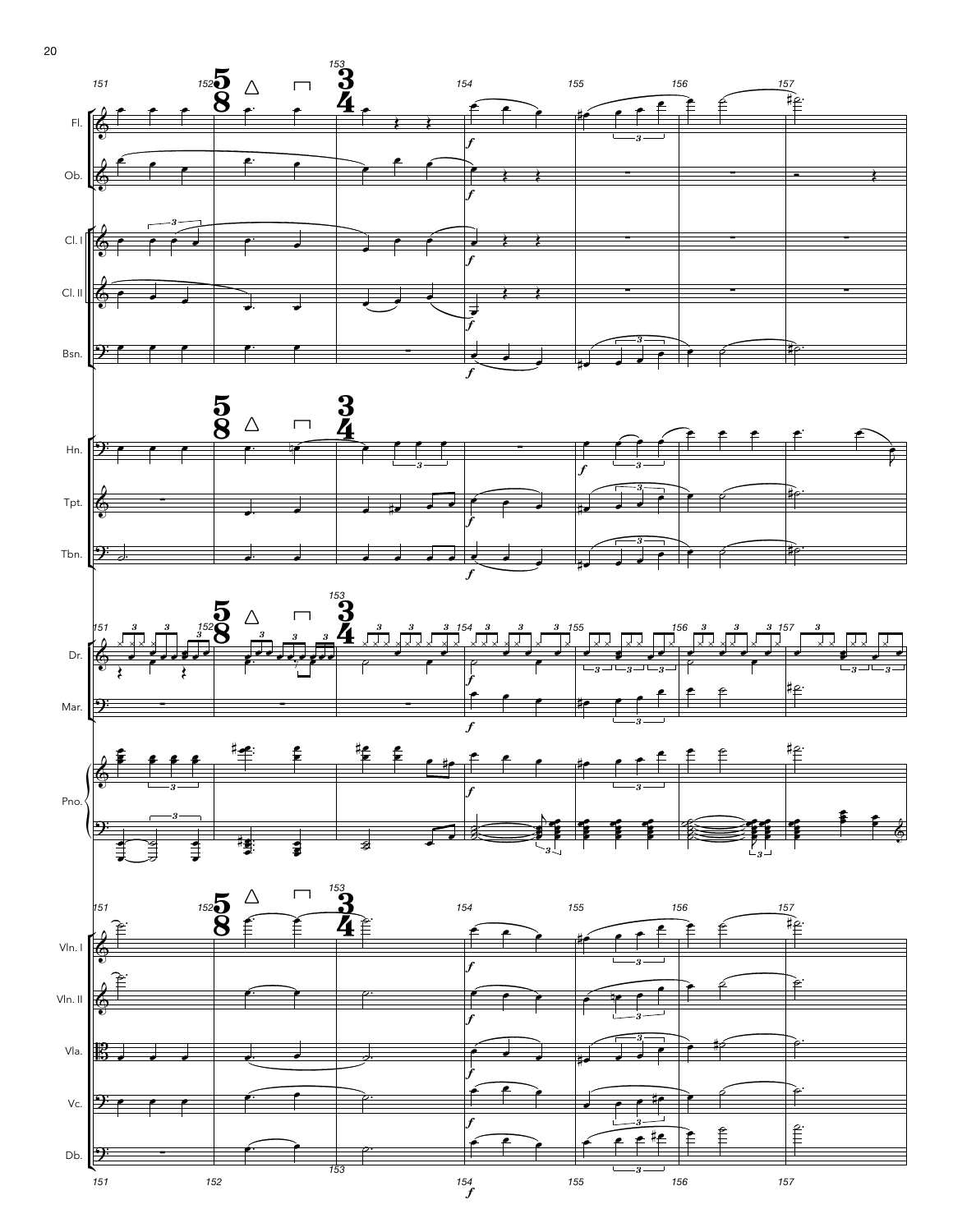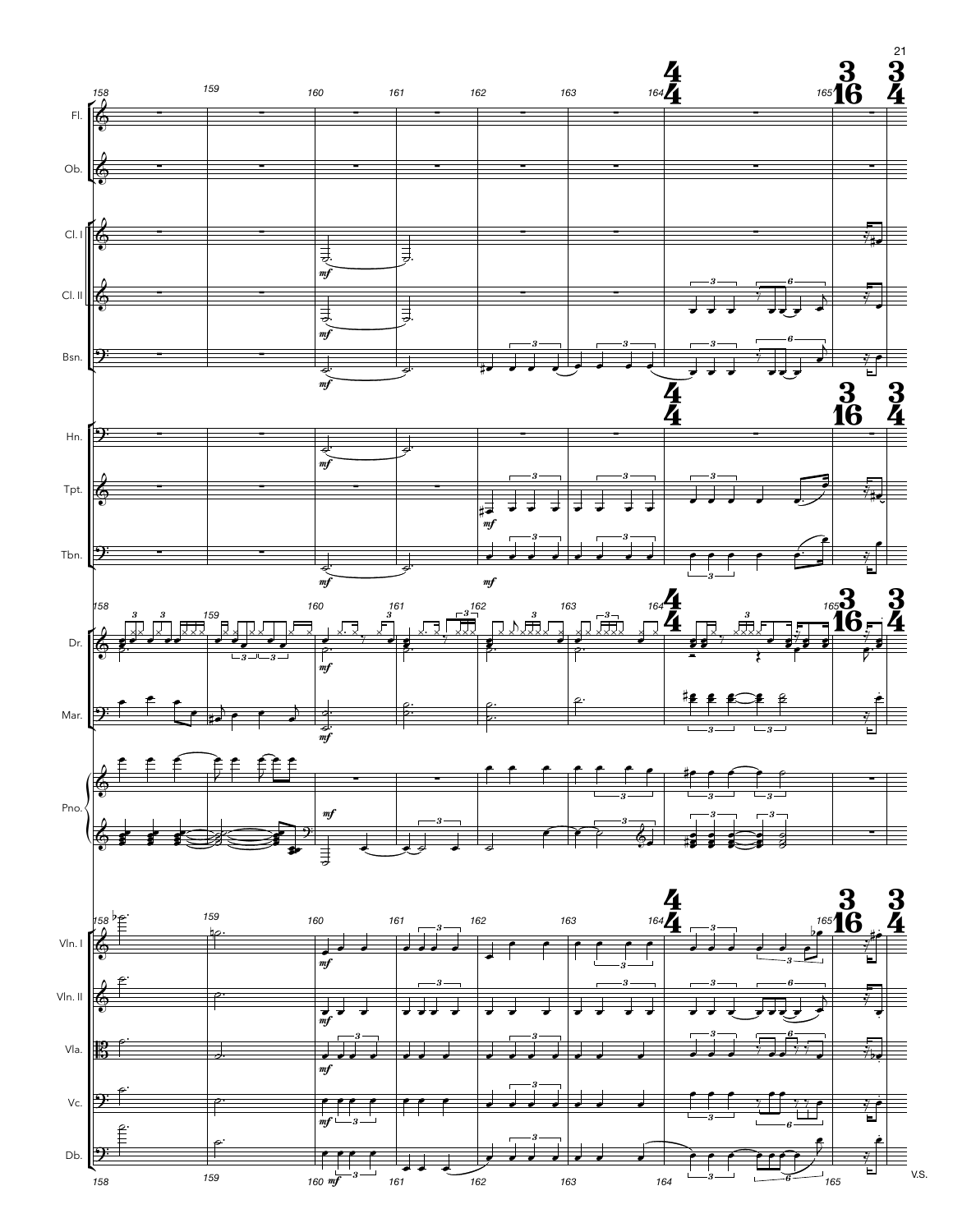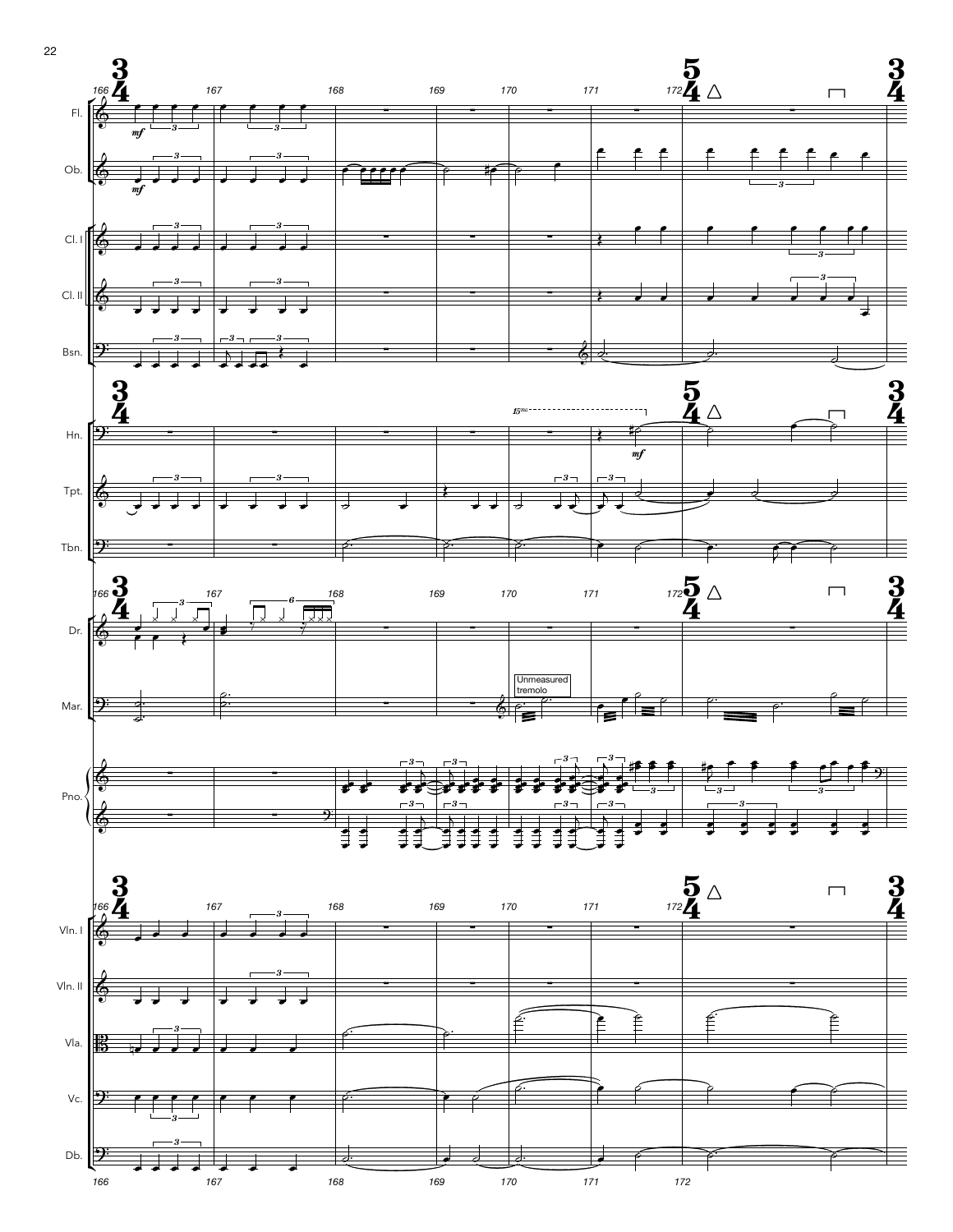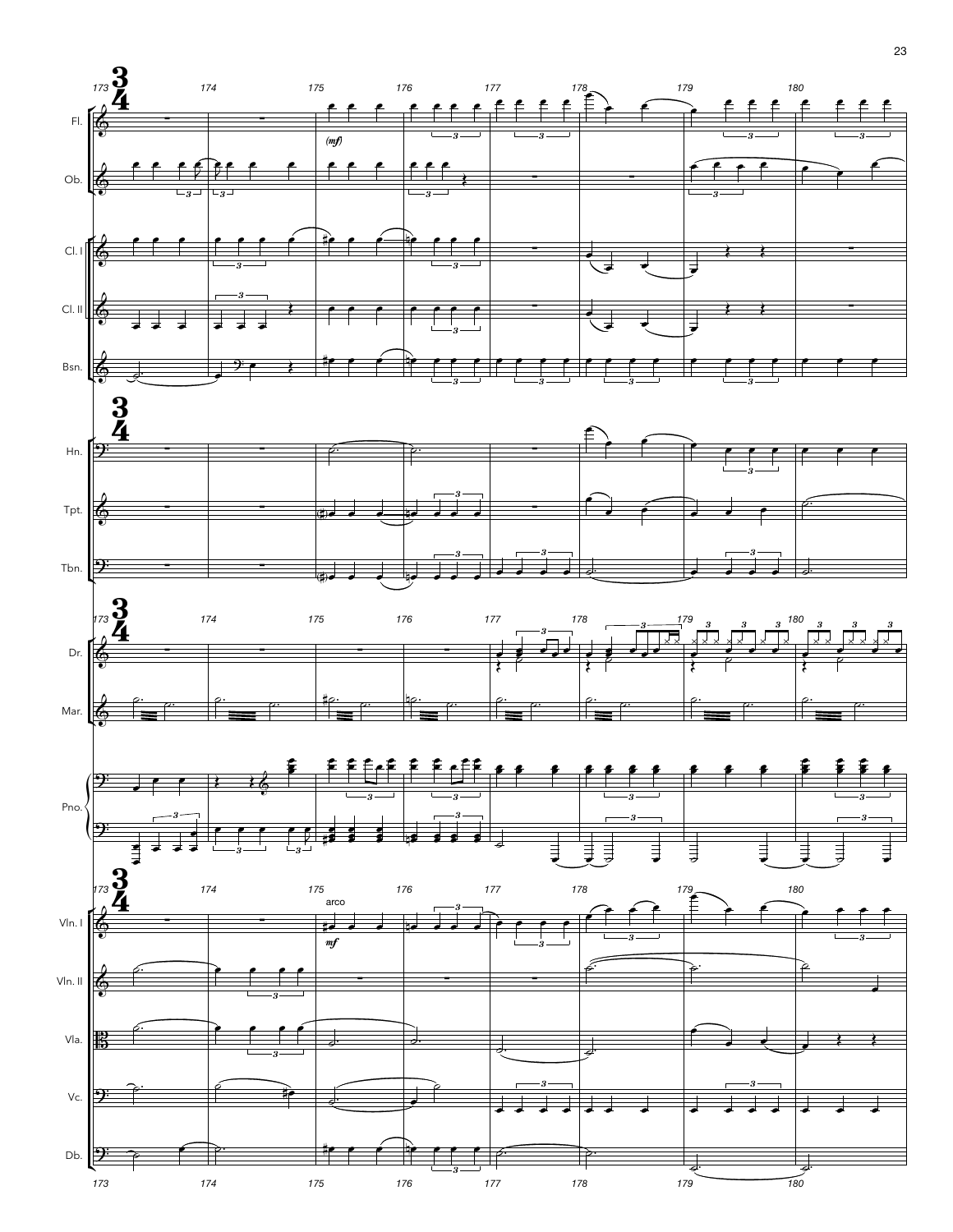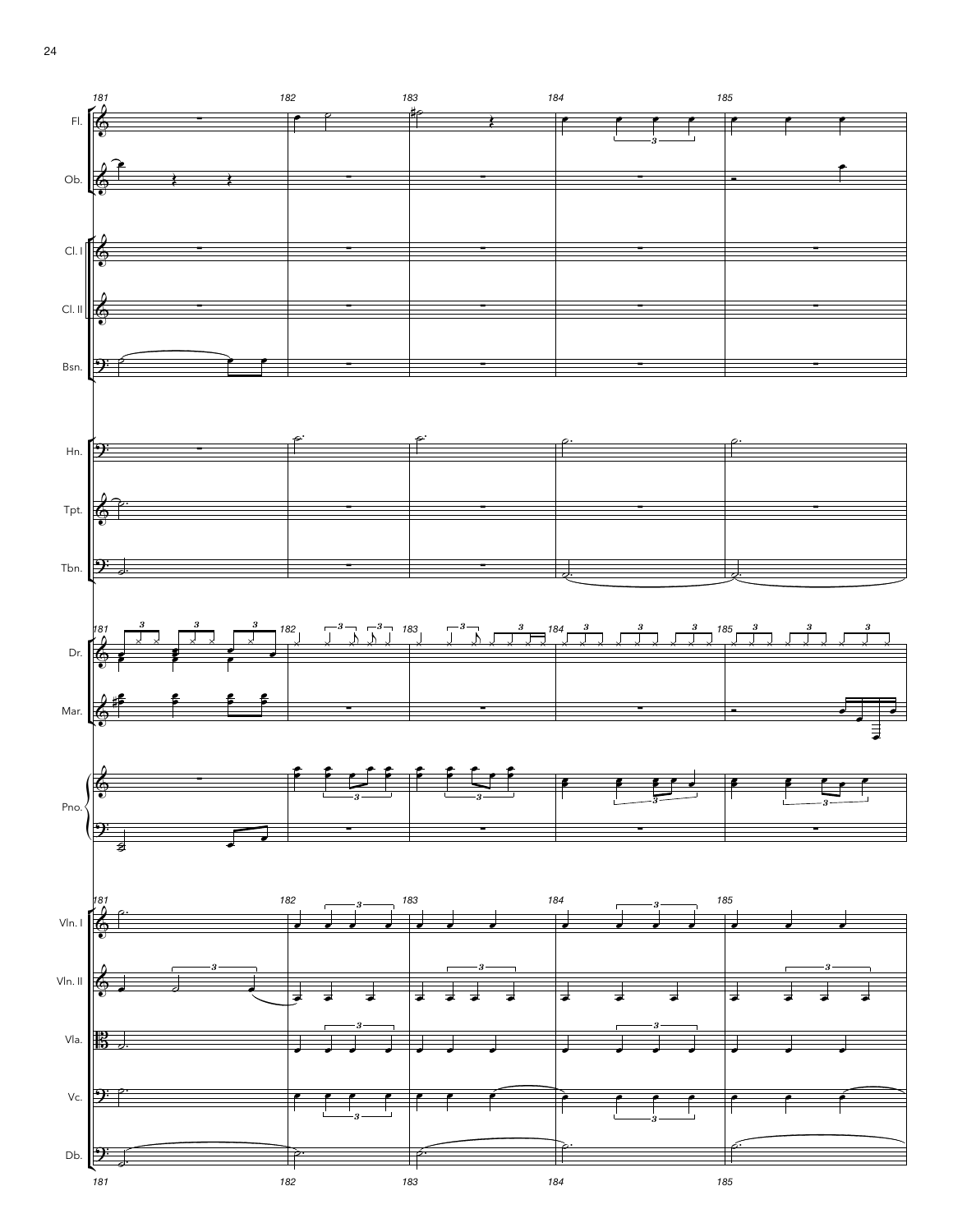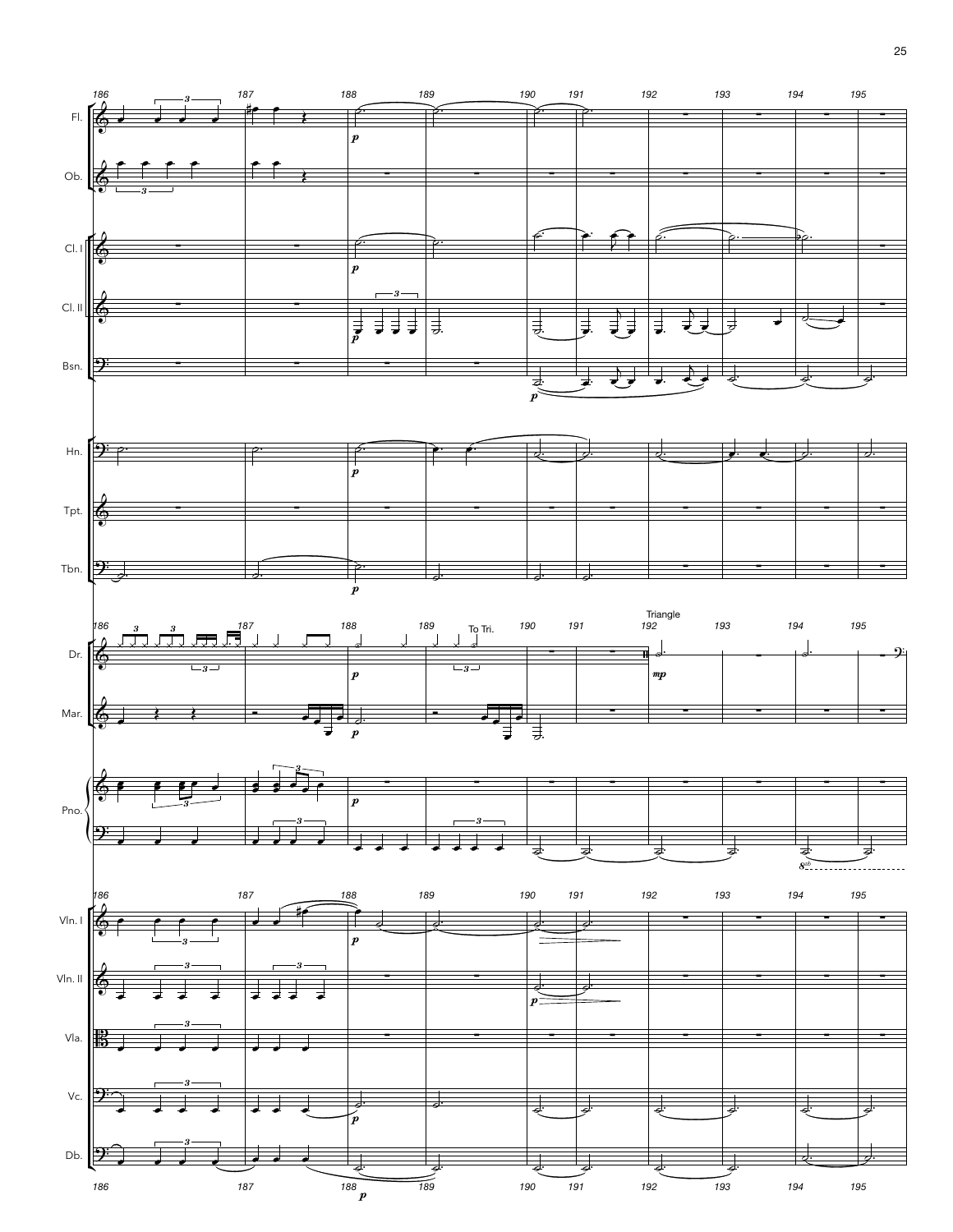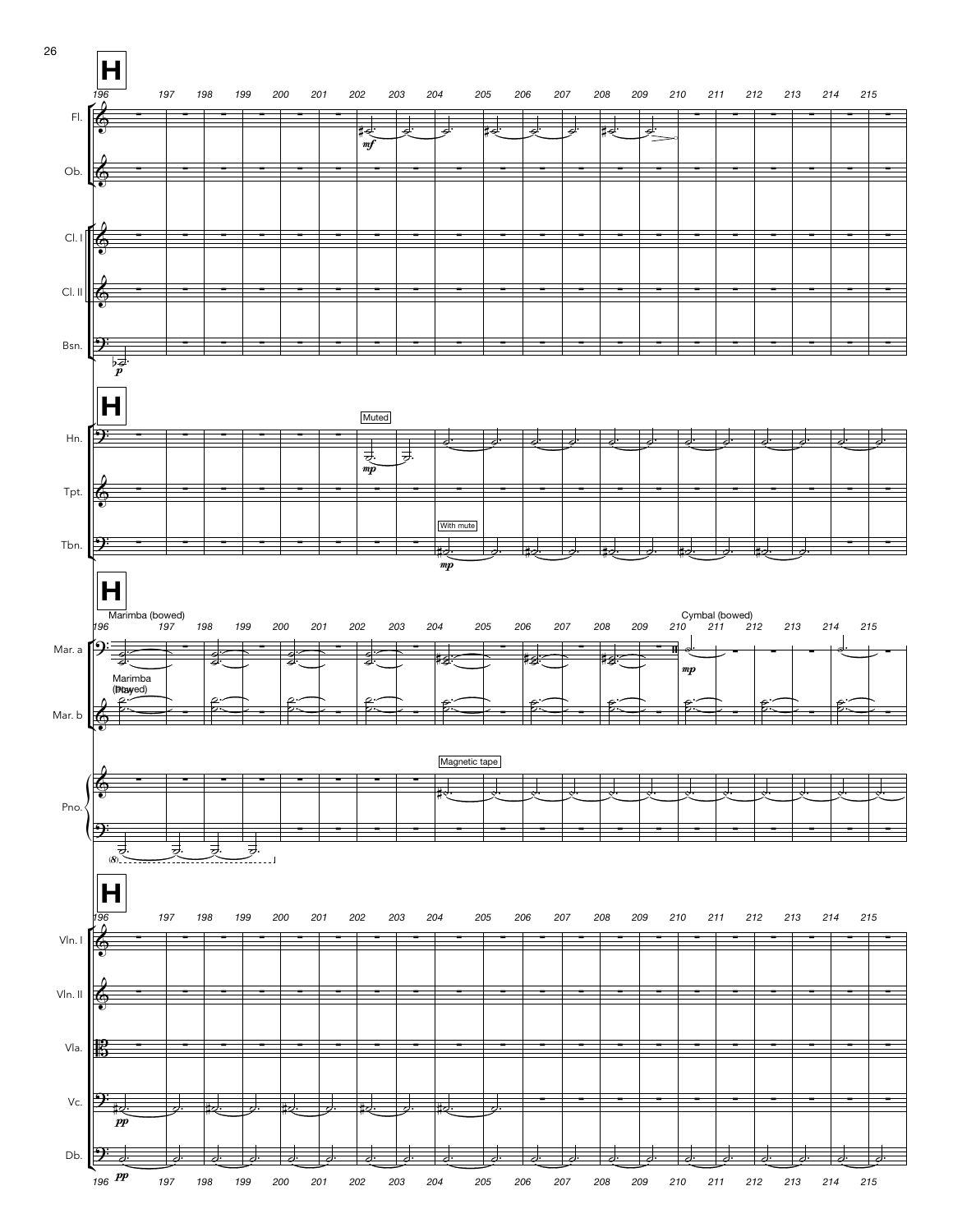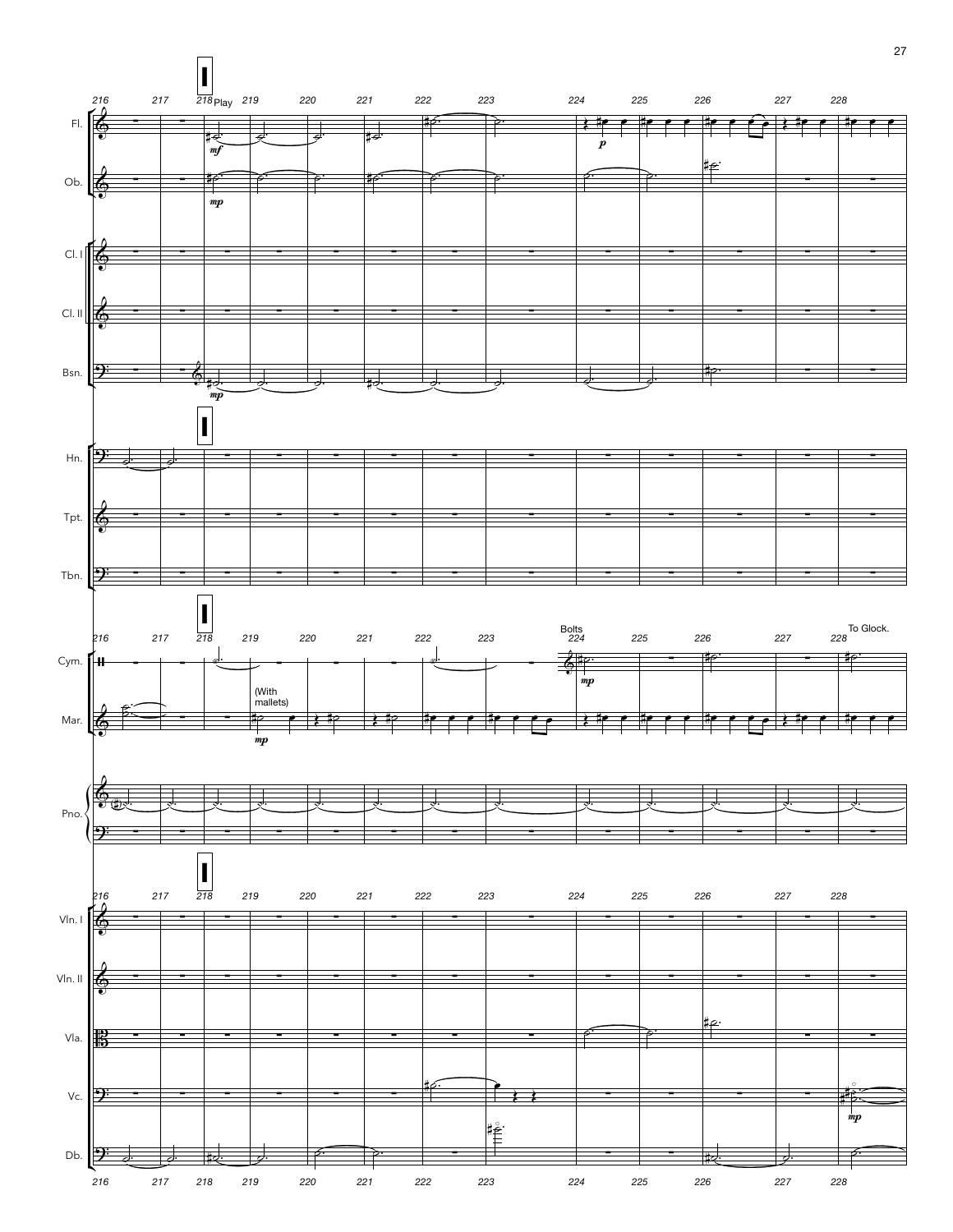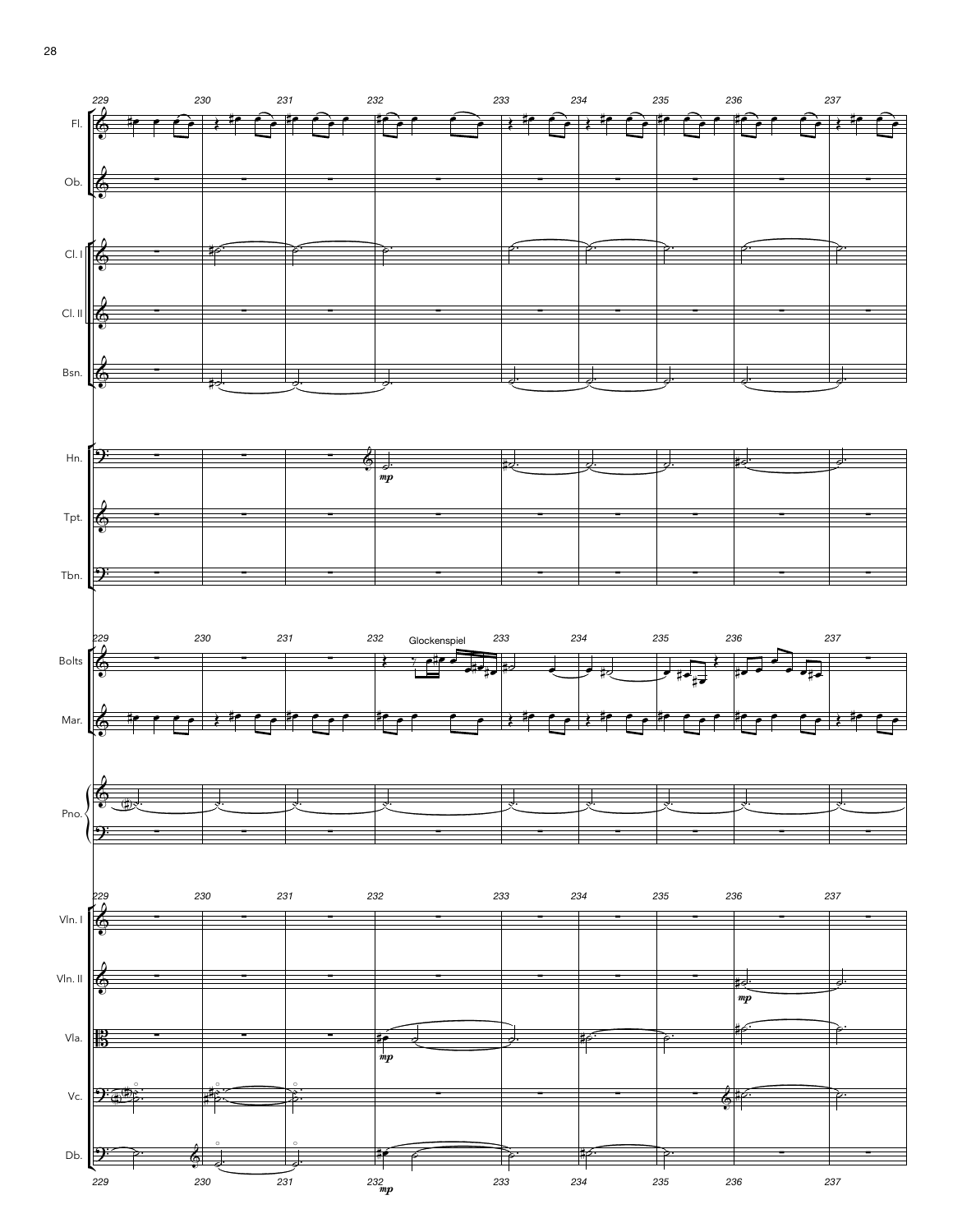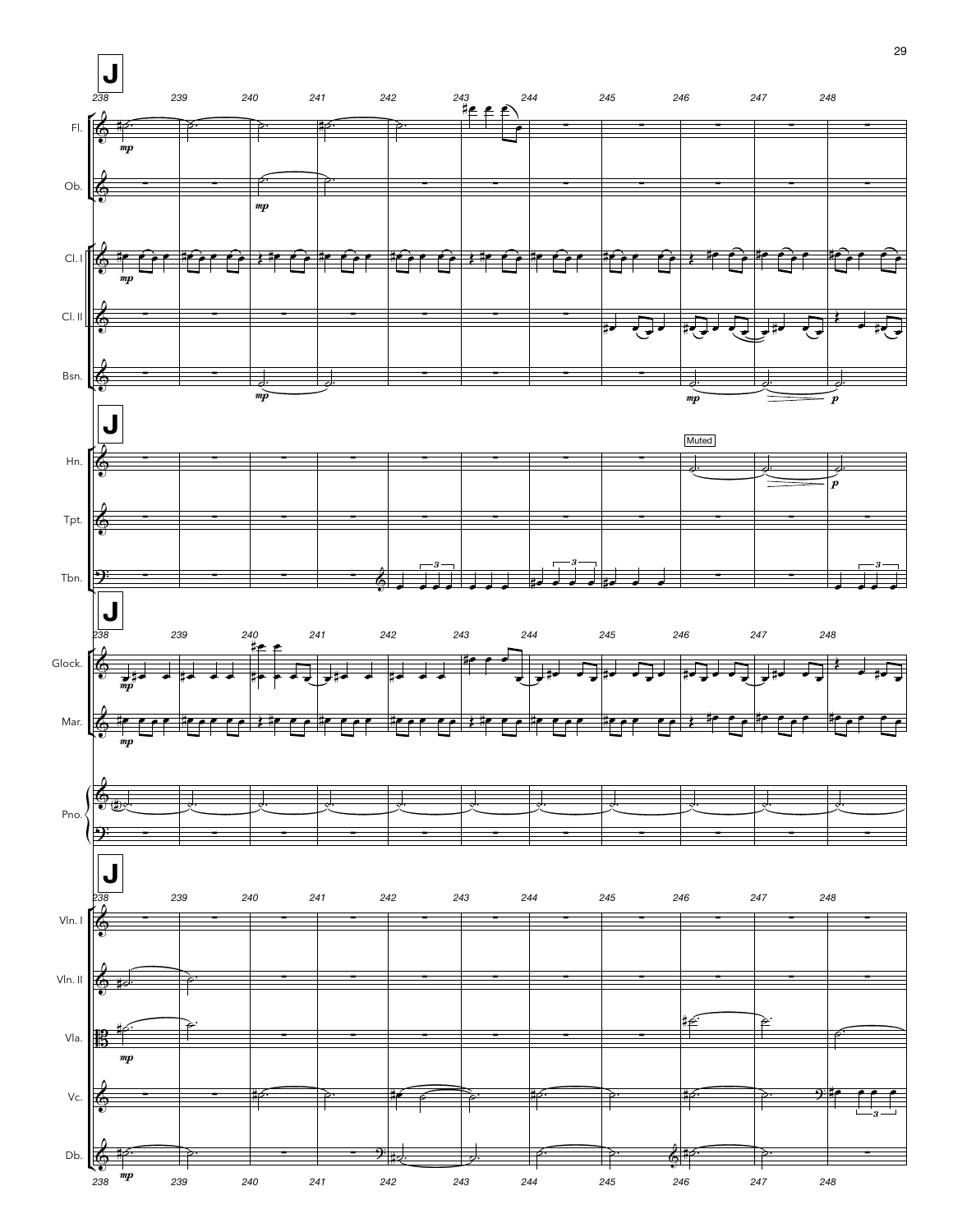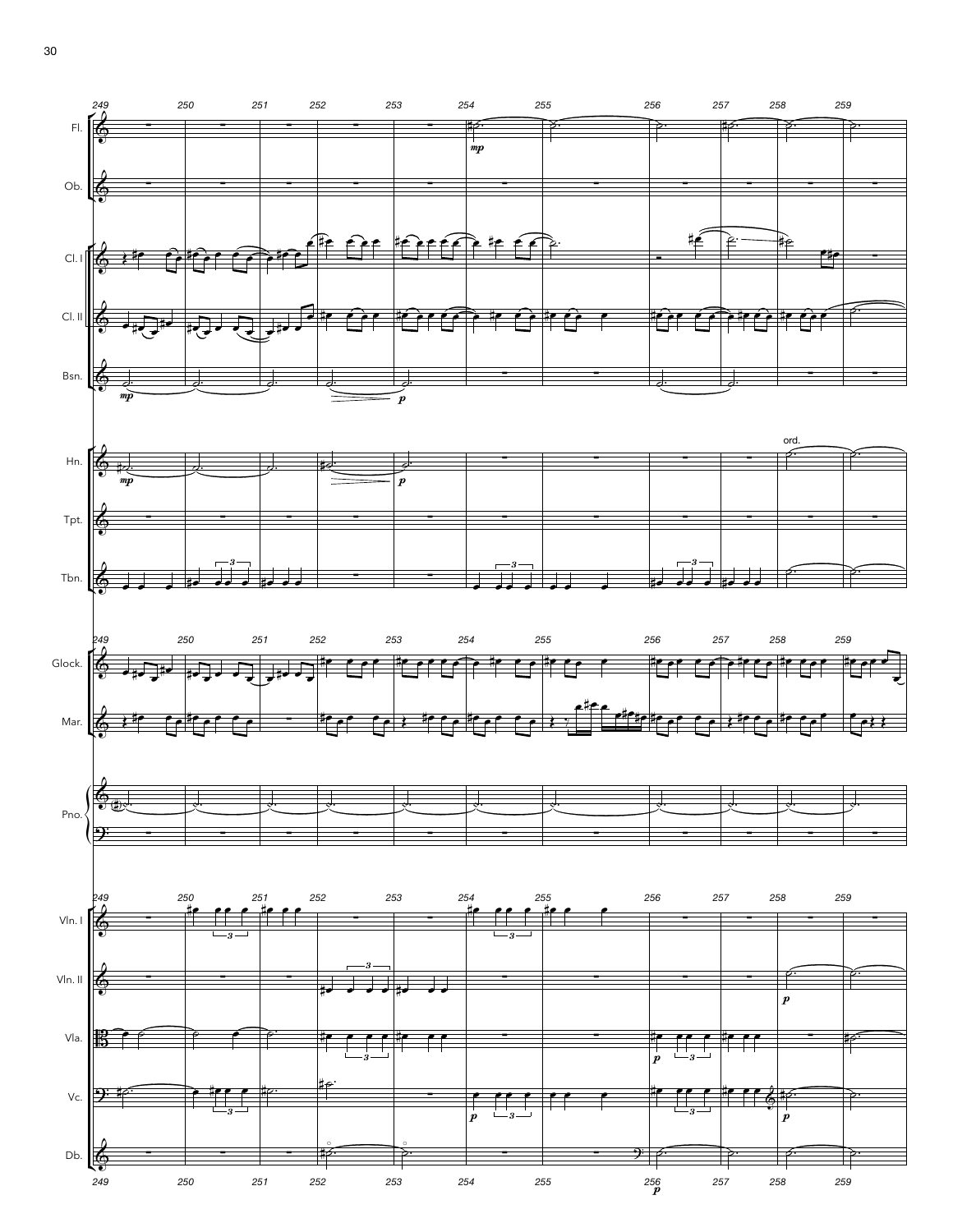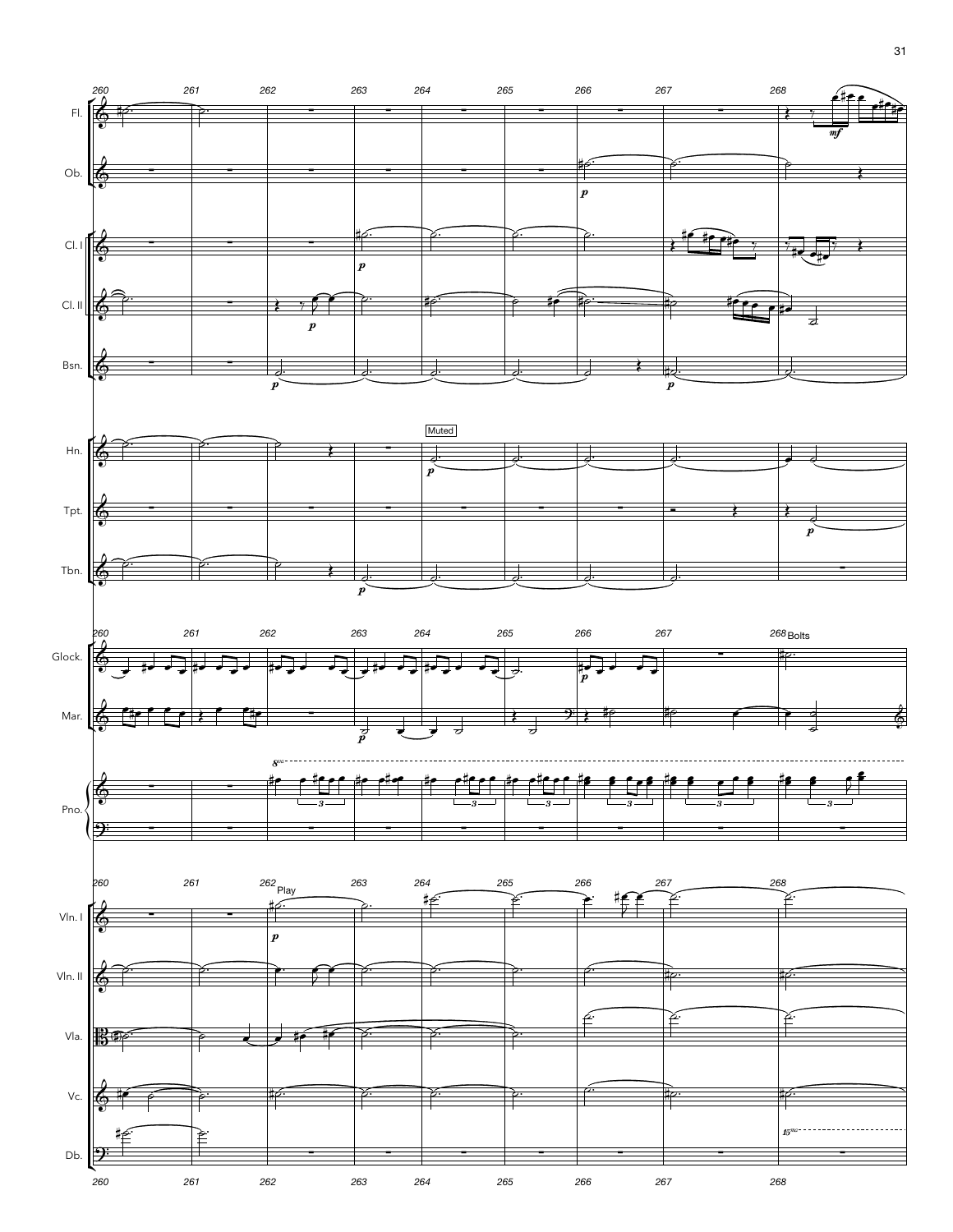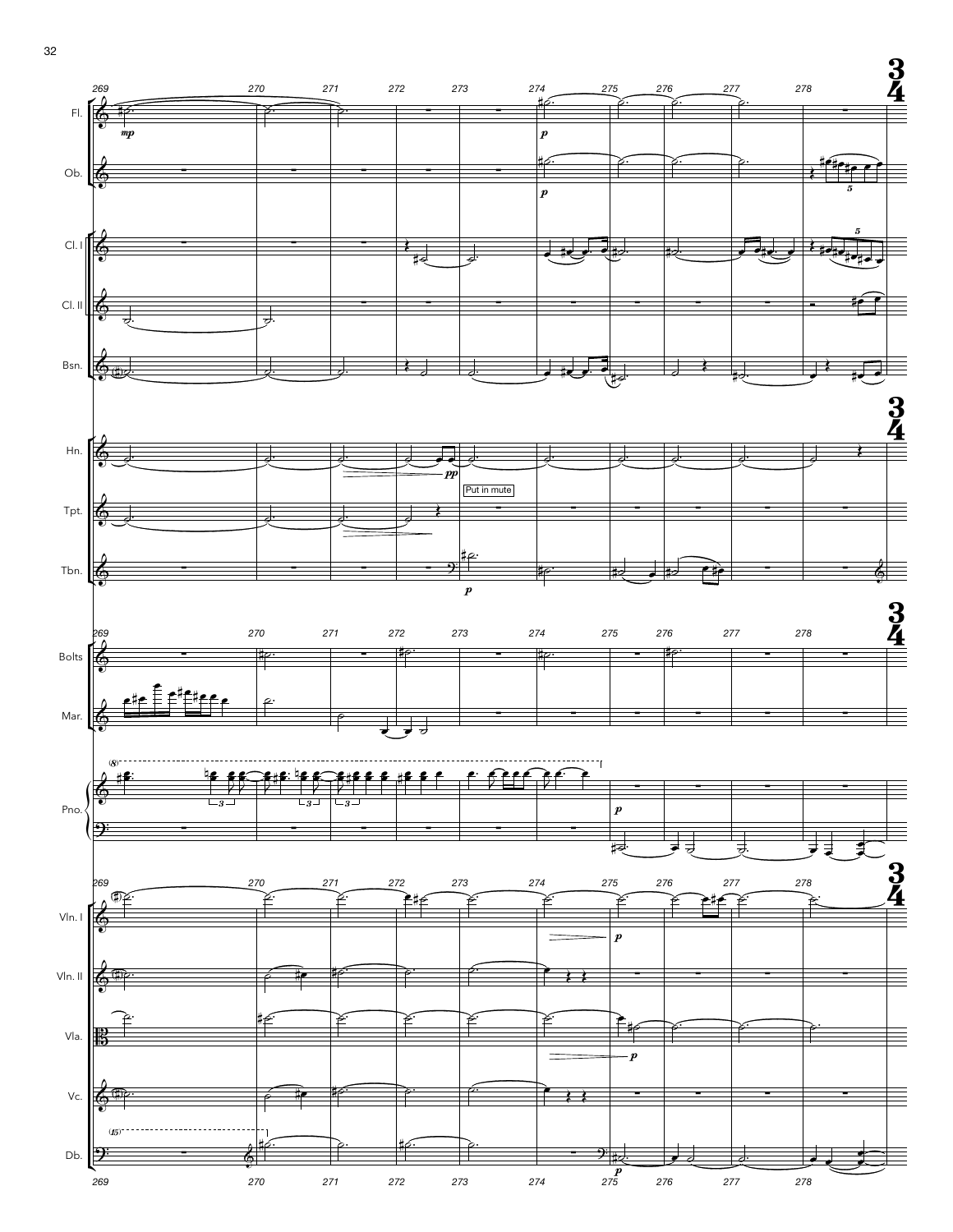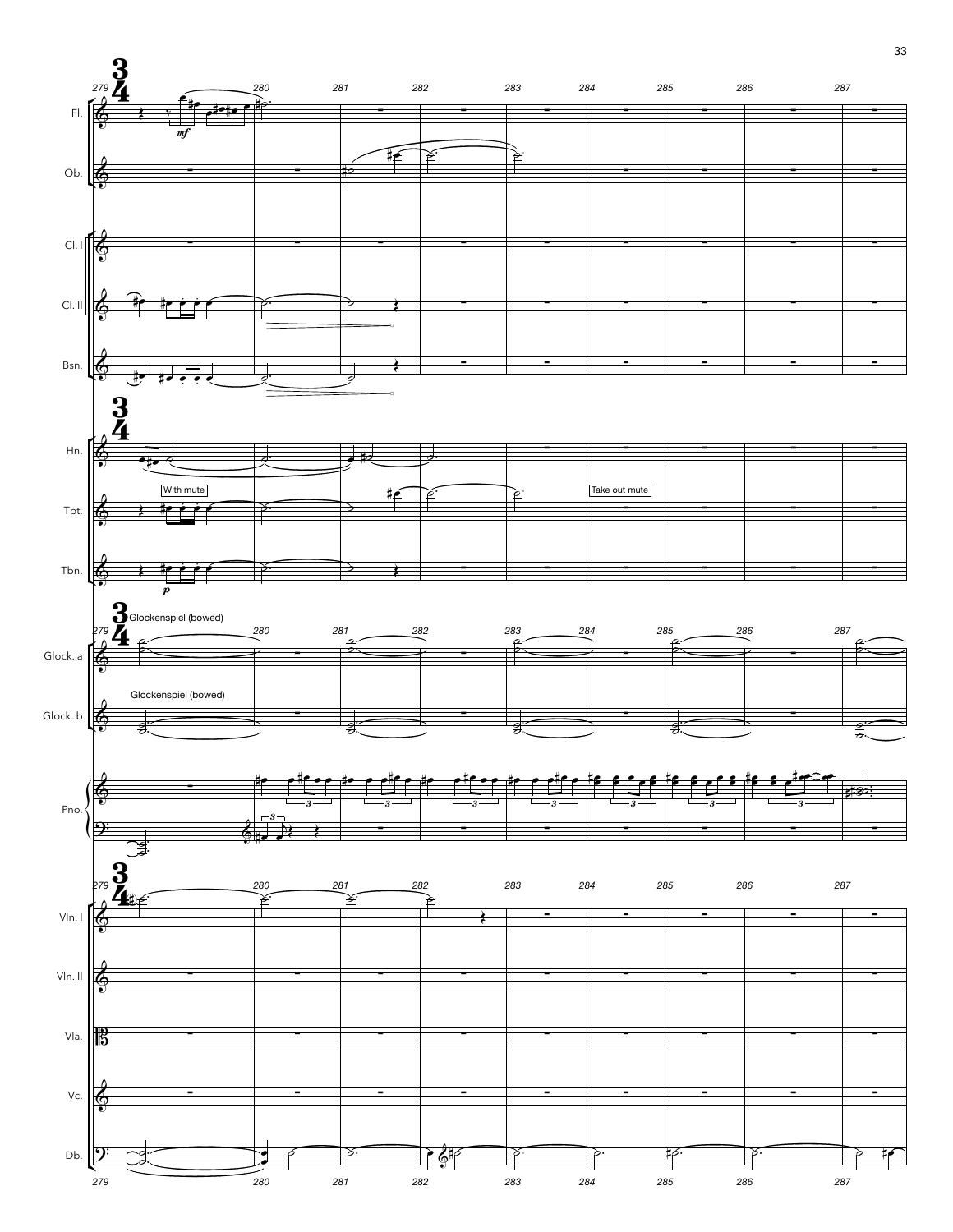

*288 289 290 291 292 293 294 295 296 297 298 299 300*

 $\mathcal{L}$ 

34

Db.  $\left[\bigoplus_{n=1}^{\infty} \frac{d^n p^n}{n!} \right]$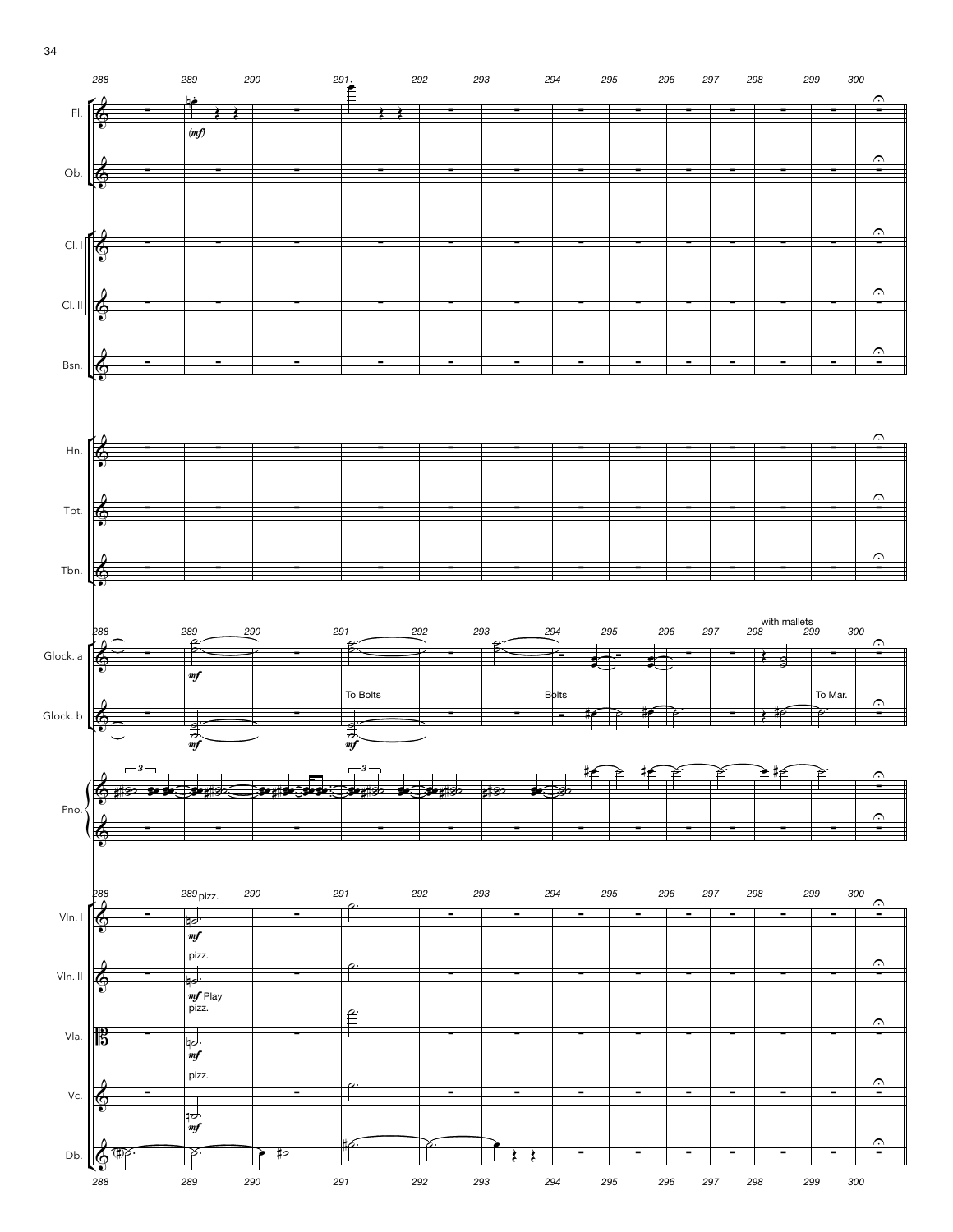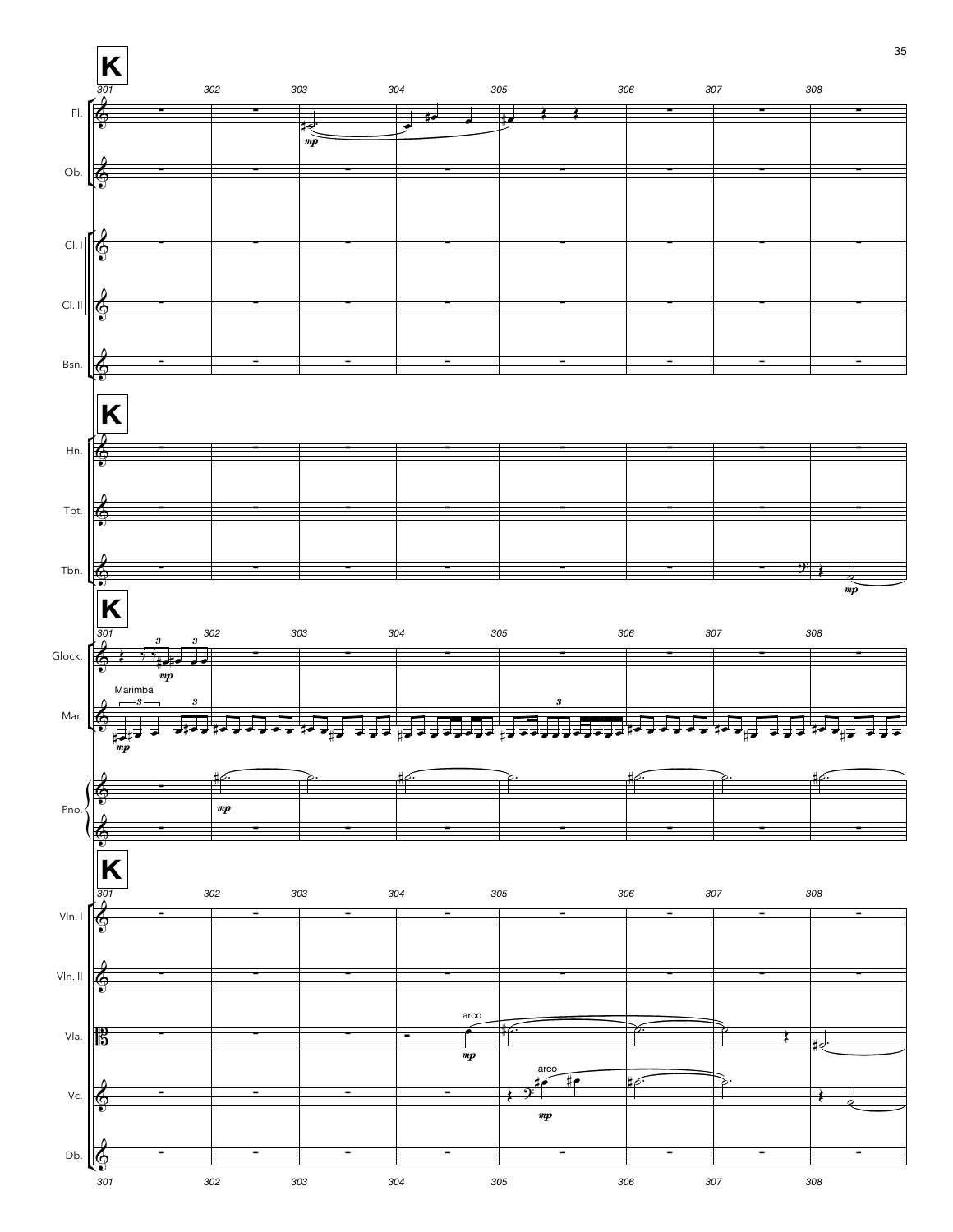